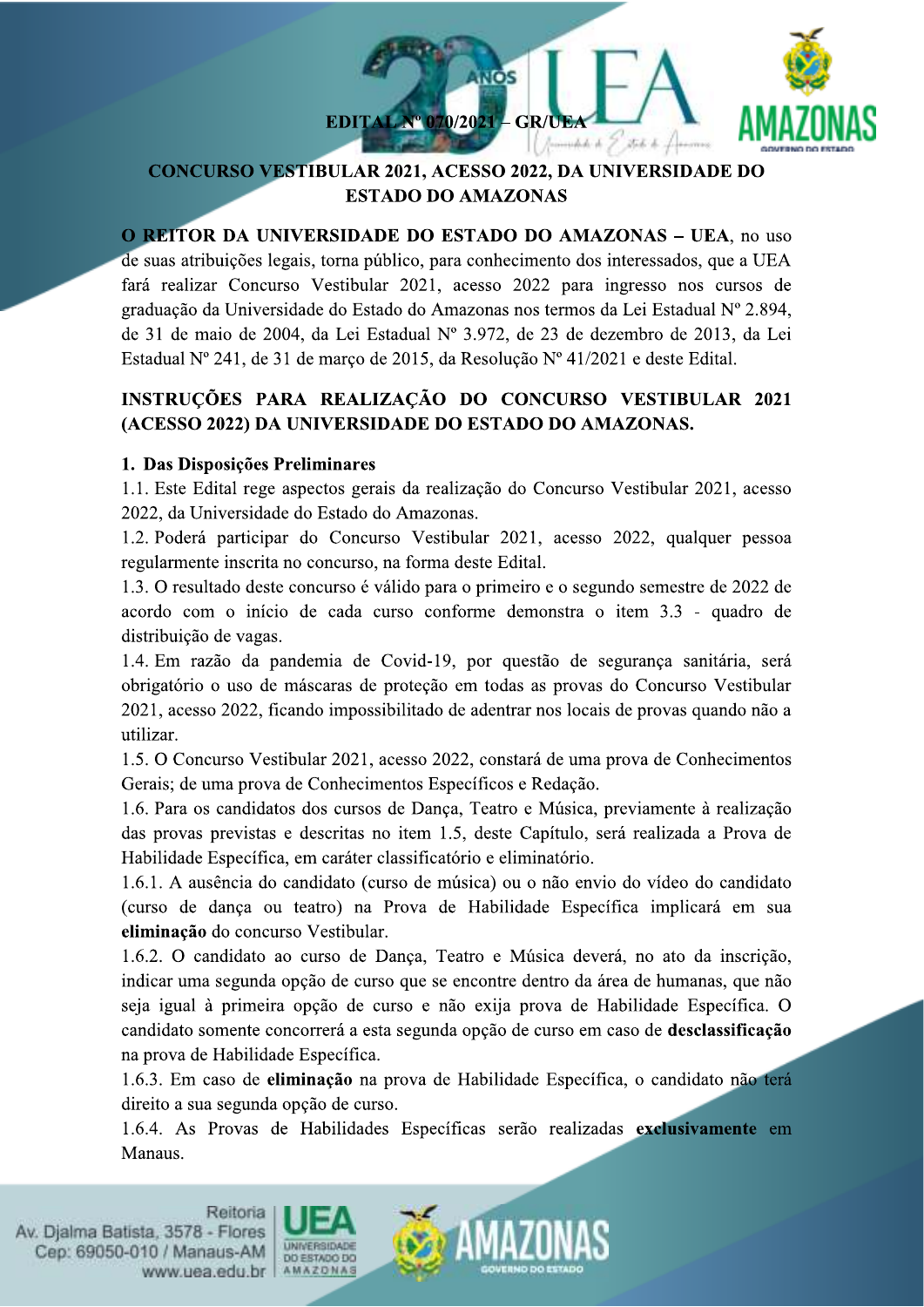1.7. As Provas de Conhecimentos Gerais, Conhecimentos Específicos e Redação realizadas na Capital e em todas as sedes dos municípios do interior do Estado Amazonas, conforme opção selecionada pelo candidato no ato da inscrição.

**INOS** 

1.8. A observância das regras, procedimentos e prazos estabelecidos nas normas que regulamentam o Concurso Vestibular da UEA 2021, acesso 2022, implica, obrigatoriamente, em ATRIBUIÇÃO E COMPETÊNCIA EXCLUSIVA do candidato, bem como a verificação dos documentos comprobatórios exigidos para verificação da matrícula e acompanhamento de eventuais alterações realizadas no certame e em todas as suas fases até o momento final que se dá com o ingresso na Universidade, sob pena de responsabilidade do candidato e os seus efeitos jurídicos.

1.9. Toda e qualquer alteração referente ao Concurso Vestibular 2021, acesso 2022, será divulgada no Portal da Universidade do Estado do Amazonas, www.uea.edu.br.

1.10. É vedado ao candidato ocupar, no ato da matrícula, 2 (duas) vagas de graduação, simultaneamente, em Instituições públicas de ensino superior, sob pena de cancelamento de matrícula na UEA, nos termos da Lei n. 12.089, de 11 de novembro de 2009.

1.11. Com base no princípio da vinculação ao Edital, a inscrição para o concurso Vestibular importa em expressa aceitação, por parte do candidato, das regras estabelecidas neste Edital, responsabilizando-se pelas declarações que prestar.

### 2. Dos Grupos:

2.1. Em obediência ao disposto na Lei Estadual Nº 2.894/2004, Lei Estadual Nº 3972/2013 e Lei Estadual Nº 241/2015 as vagas ofertadas no concurso Vestibular 2021, acesso 2022, estão distribuídas nos seguintes grupos:

- I: Cursos de áreas diversas, exceto saúde (Grupos 1, 2 e 3),
- · II: Cursos da área da saúde (Grupos 4, 5, 6 e 7),
- III: Cursos diversos para candidatos de etnia indígena (Grupo 8) e
- $\bullet$  IV: Cursos diversos para candidatos com deficiência(s) PcD (Grupo 9):

## I) CURSOS DE ÁREAS DIVERSAS, EXCETO ÁREA DA SAÚDE

Grupo 1: Candidato de escola pública do Estado do Amazonas. **Requisitos:** 

1. Tenha concluído o Ensino Médio, sendo as três séries cursadas integralmente em escola pública do Estado do Amazonas;

2. Não tenha obtido a certificação do Ensino Médio por meio de qualquer modalidade de Educação para Jovens e Adultos; e

3. NO ATO DA MATRÍCULA:

3.1. Não possua curso superior completo;

3.2. Não tenha matrícula institucional em curso de graduação em instituição pública de Ensino Superior.



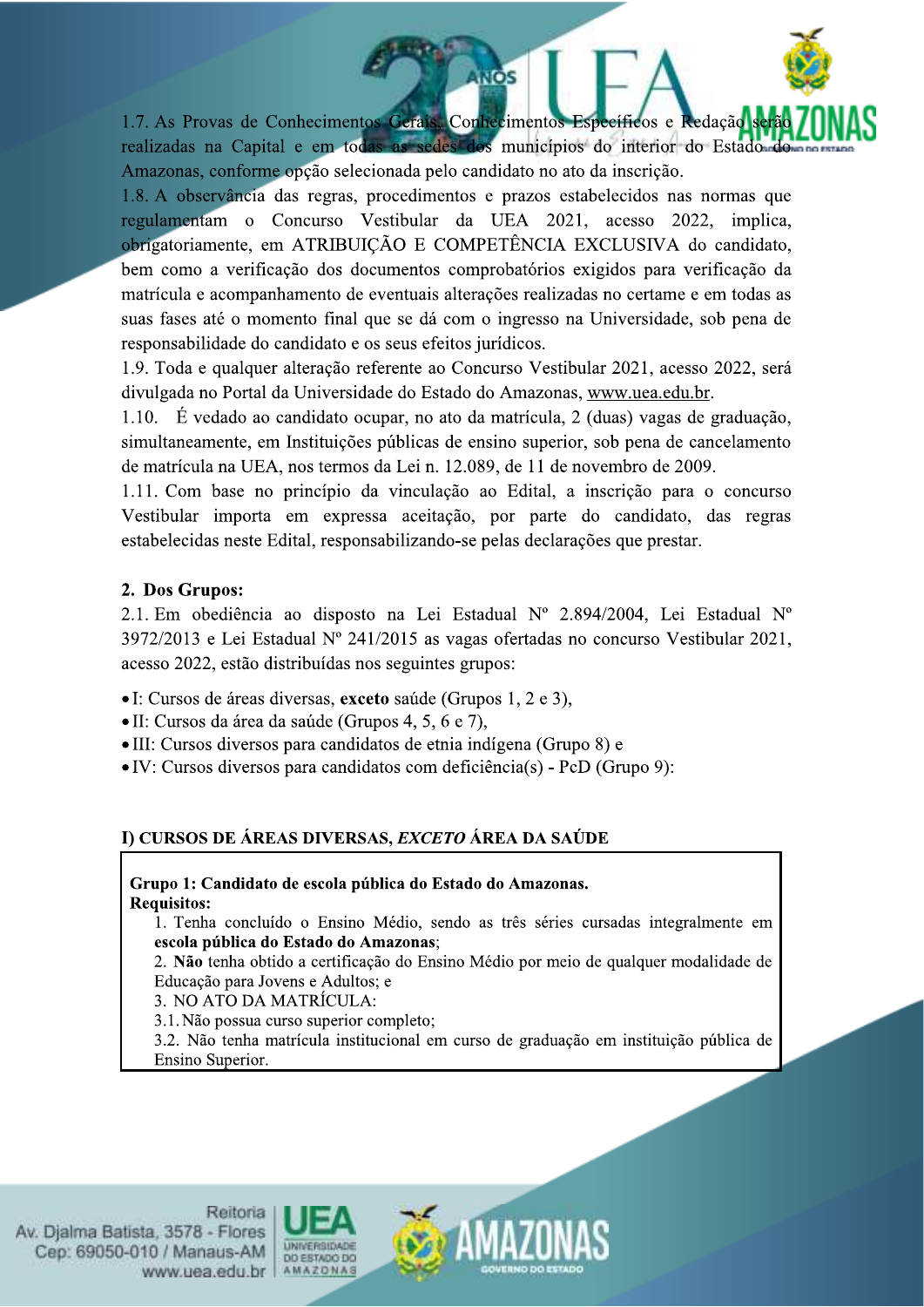

Grupo 2: Candidato de escola de qualquer natureza do Estado do Amazonas. **Requisitos:** 

1. Tenha concluído o Ensino Médio, sendo as três séries cursadas em escola de qualquer natureza do Estado do Amazonas; ou

2. Tenha obtido a certificação do Ensino Médio por meio de qualquer modalidade de Educação para Jovens e Adultos no Estado do Amazonas; e comprove ter concluído três séries da Educação Básica no Estado do Amazonas; e

3. NO ATO DA MATRÍCULA:

3.1. Não possua curso superior completo;

3.2. Não tenha matrícula institucional em curso de graduação em instituição pública de Ensino Superior.

### Grupo 3: Candidato de escola de qualquer natureza de qualquer Estado da Federação ou do Distrito Federal.

#### **Requisitos:**

1. Tenha concluído o Ensino Médio em qualquer escola de qualquer Estado da Federação Brasileira ou Distrito Federal: ou

2. Tenha obtido a certificação do Ensino Médio por meio de qualquer modalidade de Educação para Jovens e Adultos; em qualquer escola de qualquer Estado da Federação Brasileira ou Distrito Federal: e

3. NO ATO DA MATRÍCULA:

3.1. Não tenha matrícula institucional em curso de graduação em instituição pública de Ensino Superior.

### OBS.:

As Provas correspondentes a esse grupo serão realizadas exclusivamente em Manaus.

### II) CURSOS DA ÁREA DA SAÚDE

#### Grupo 4: Candidato que tenha cursado pelo menos oito séries da Educação Básica em escola de qualquer natureza em município do interior do Estado do Amazonas. **Requisitos:**

1. Tenha concluído o Ensino Médio;

2. Tenha cursado pelo menos oito séries da Educação Básica em escola de qualquer natureza em município do interior do Estado do Amazonas: e

3. NO ATO DA MATRÍCULA:

3.1. Não possua curso superior completo:

3.2. Não tenha matrícula institucional em curso de graduação de instituição pública de Ensino Superior.

### OBS.:

a) Educação Básica compreende a educação infantil, o ensino fundamental e o ensino médio:

b) Os candidatos que concorrerem às vagas reservadas a este grupo, nos cursos: Enfermagem, Medicina e Odontologia permanecerão obrigatoriamente, após a conclusão do curso, no interior do Estado do Amazonas, em município distribuído por Decreto do Poder Executivo, pelo prazo de 01 ano, conforme o § 5<sup>°</sup> do art.2<sup>°</sup> da Lei Estadual N°3972/2013.



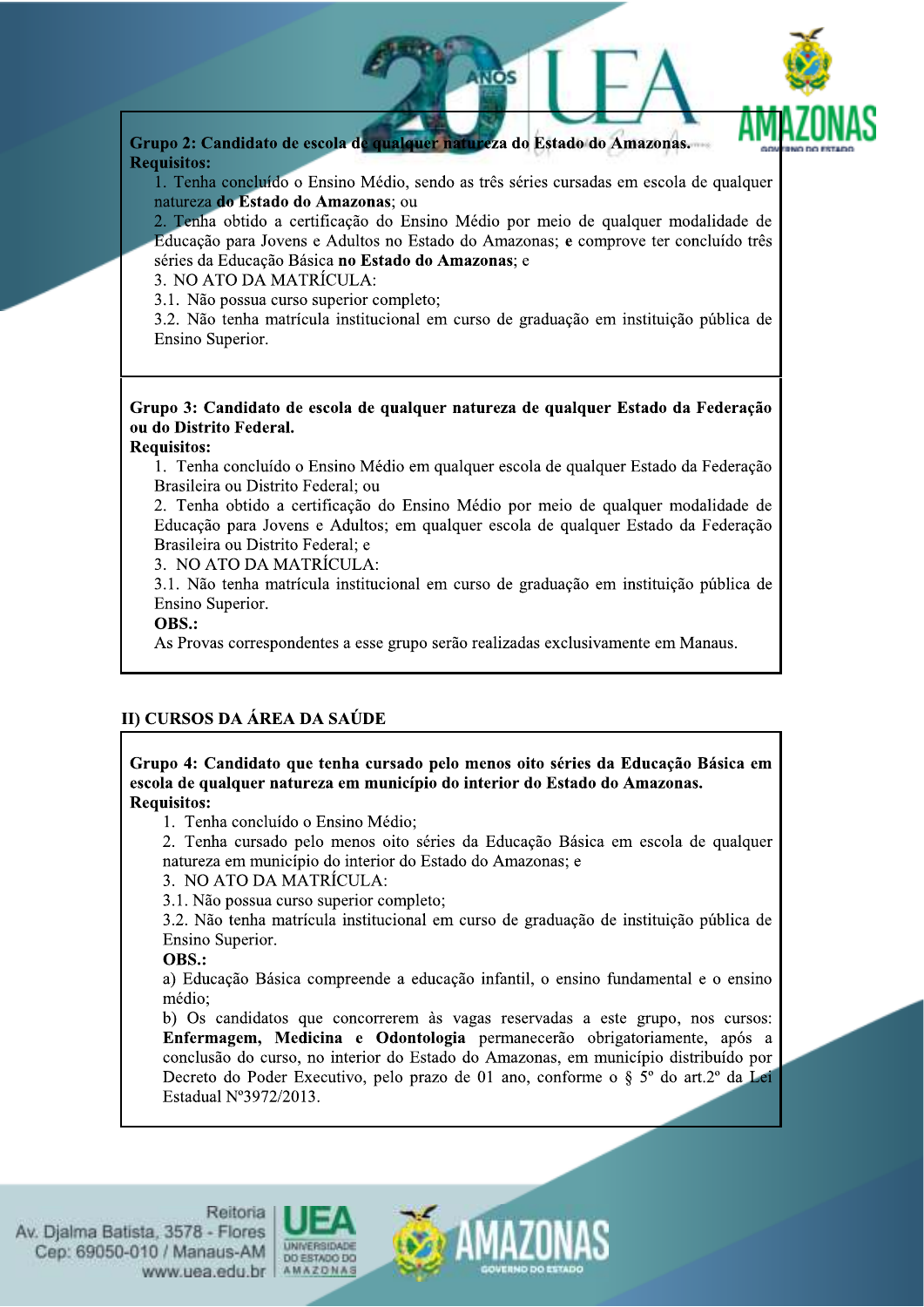

Grupo 5: Candidato de escola pública do Estado do Amazonas. **Requisitos:** 

1. Tenha concluído o Ensino Médio, sendo as três séries cursadas integralmente em escola pública do Estado do Amazonas;

2. Não tenha obtido a certificação do Ensino Médio por meio de qualquer modalidade de Educação para Jovens e Adultos; e

3. NO ATO DA MATRÍCULA:

3.1. Não possua curso superior completo;

3.2. Não tenha matrícula institucional em curso de graduação em instituição pública de Ensino Superior.

#### Grupo 6: Candidato de escola de qualquer natureza do Estado do Amazonas. **Requisitos:**

1. Tenha concluído o Ensino Médio, sendo as três séries cursadas em escola de qualquer natureza do Estado do Amazonas; ou

2. Tenha obtido a certificação do Ensino Médio por meio de qualquer modalidade de Educação para Jovens e Adultos no Estado do Amazonas; e comprove ter concluído três séries da Educação Básica no Estado do Amazonas; e

3. NO ATO DA MATRÍCULA:

3.1. Não possua curso superior completo:

3.2. Não tenha matrícula institucional em curso de graduação em instituição pública de Ensino Superior.

### Grupo 7: Candidato de escola de qualquer natureza de qualquer Estado da Federação ou do Distrito Federal.

#### **Requisitos:**

1. Tenha concluído o Ensino Médio em qualquer escola de qualquer Estado da Federação Brasileira ou Distrito Federal; ou

2. Tenha obtido a certificação do Ensino Médio por meio de qualquer modalidade de Educação para Jovens e Adultos; em qualquer escola de qualquer Estado da Federação Brasileira ou Distrito Federal: e

3. NO ATO DA MATRÍCULA:

3.1. Não tenha matrícula institucional em curso de graduação em instituição pública de Ensino Superior.

### OBS.:

As Provas correspondentes a esse grupo serão realizadas exclusivamente em Manaus.

## III) ETNIA INDÍGENA - TODOS OS CURSOS

Grupo 8: Candidato que pertence a uma das etnias indígenas do Estado do Amazonas. **Requisitos:** 

1. Tenha concluído o Ensino Médio no Estado do Amazonas;

2. Possuir RANI – Registro Administrativo de Nascimento Indígena expedida pela FUNAI ou Possuir Termo de Autodeclaração e Pertencimento Étnico (Anexo V); e

3. NO ATO DA MATRÍCULA:

3.1. Não possua curso superior completo;

3.2. Não tenha matrícula institucional em curso de graduação de instituição pública de Ensino Superior.



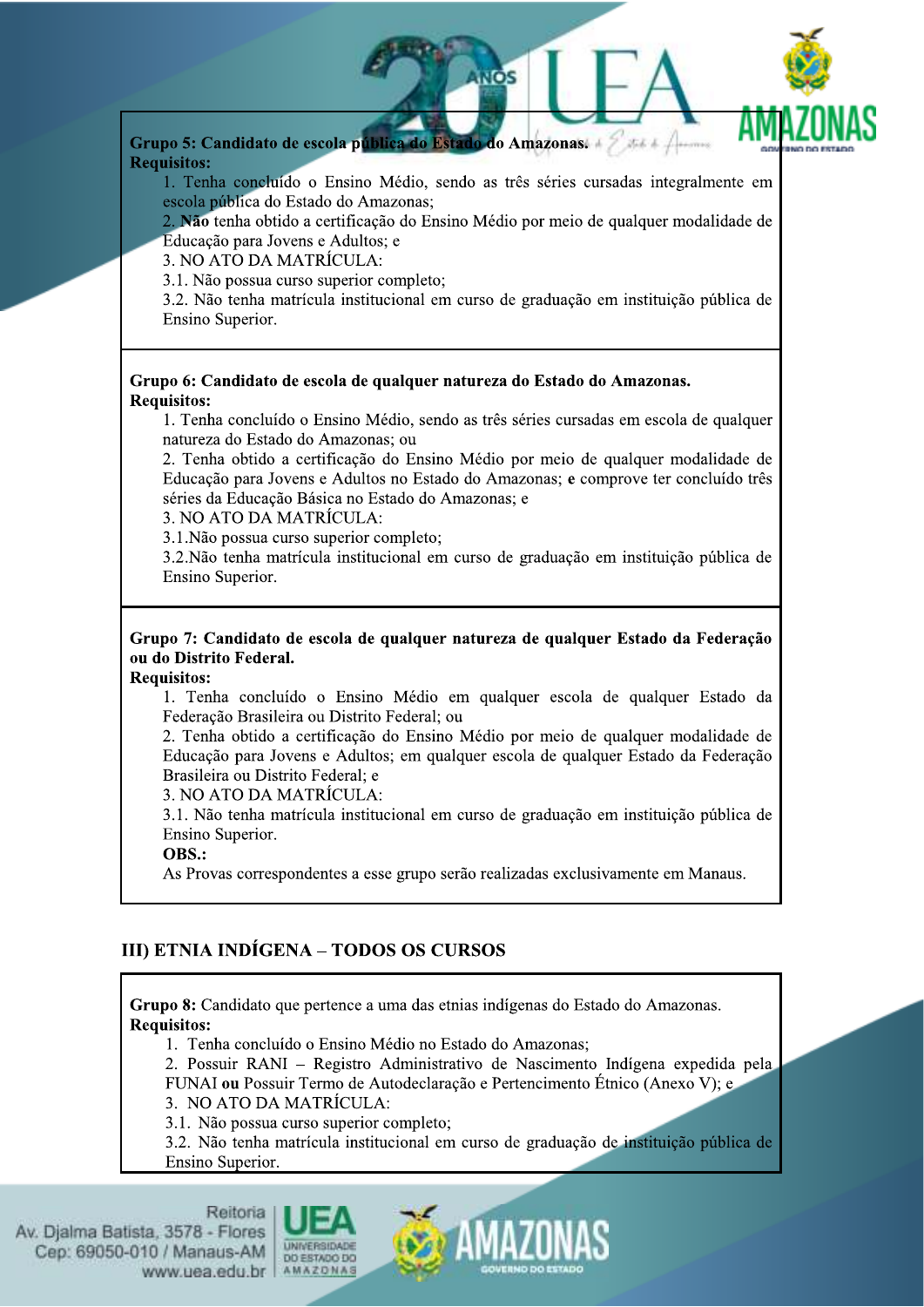



## IV) PESSOAS COM DEFICIÊNCIA(S) (PcD) - TODOS OS CURSOS

Grupo 9: Candidato que possui deficiência(s). **Requisitos:** 

1. Tenha concluído o Ensino Médio:

2. Comprove possuir deficiência por meio de laudo médico, expedido nos últimos 12 (doze) meses, atestando o grau e/ou nível de deficiência, com referência ao CID (Código Internacional de Doenças);

- 3. Comprove, por meio de Autodeclaração ser Pessoa com Deficiência (Anexo VI);
- 4. Obtenha o parecer favorável da Banca de Verificação/Validação (Anexo VI); e
- 5. NO ATO DA MATRÍCULA:
- 5.1. Não possua curso superior completo;

5.2. Não tenha matrícula institucional em curso de graduação de instituição pública de Ensino Superior.

2.2. A COMPROVAÇÃO DAS EXIGÊNCIAS DE QUE TRATAM OS GRUPOS SERÁ FEITA NO ATO DA MATRÍCULA, SENDO DE INTEIRA RESPONSABILIDADE DO CANDIDATO A INDICAÇÃO DO GRUPO, CONSIDERANDO-SE ELIMINADO DO CONCURSO AQUELE QUE NÃO AS SATISFAZER, INCLUSIVE COM EXCLUSÃO DE RESPONSABILIDADE DE QUALQUER OUTRA PESSOA.

### 3. Das Vagas

3.1. As vagas ofertadas no Vestibular/UEA 2021, acesso 2022, estão em obediência ao disposto na Lei Estadual Nº 2.894/2004, Lei Estadual Nº 3.972/2013, Lei Estadual Nº 241/2015 e da Resolução Nº 41/2021.

3.2. A Universidade do Estado do Amazonas oferece, no Vestibular, 2321 vagas para cursos de graduação, sendo 1109 vagas em cursos ministrados nas unidades acadêmicas de Manaus, 1212 vagas em cursos ministrados nas unidades do interior do estado, 142 vagas destinadas para indígenas e 470 vagas destinadas para PcD.

3.3. Quadro de distribuição das vagas por cidades, escolas, centros e núcleos, cursos, turnos e grupos, para o Vestibular/UEA 2021, acesso 2022:

# A) CURSOS DE OFERTA REGULAR:

### I - CURSOS DE ÁREAS DIVERSAS, EXCETO SAÚDE

| <b>Cursos</b>                       | <b>Turnos</b> | Vagas |         | <b>Grupos</b> |                | Etnia<br>Indígena | PcD     |
|-------------------------------------|---------------|-------|---------|---------------|----------------|-------------------|---------|
|                                     |               |       | Grupo 1 | Grupo 2       | Grupo 3        | Grupo 8           | Grupo 9 |
| Licenciatura em Ciências Biológicas | Matutino      | 12    | 6       | 4             | $\overline{c}$ |                   |         |
|                                     | Vespertino    | 12    | 6       | 4             | ↑              |                   |         |
| Licenciatura em Geografía           | Matutino      | 24    | 11      |               | 5              |                   | 5       |

### **MANAUS - ESCOLA NORMAL SUPERIOR - ENS**



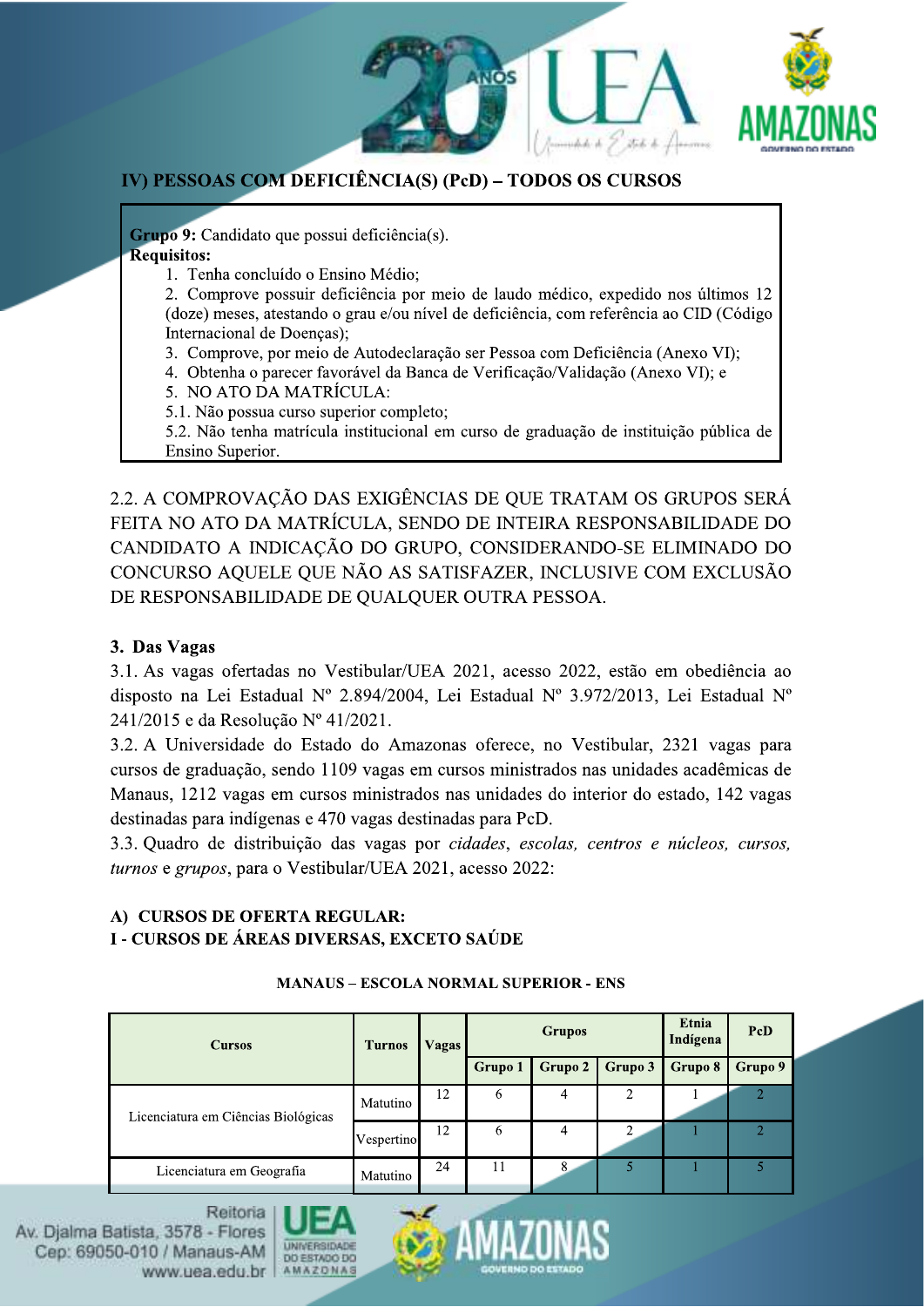|                            |            |    | <b>NOS</b> |                |                |                          |           |
|----------------------------|------------|----|------------|----------------|----------------|--------------------------|-----------|
|                            | Voturno    |    |            |                |                |                          |           |
| Licenciatura em Letras -   | Vespertino | 21 | 10         | ⇁              | 4              | <b>STEP OF BUIL</b><br>4 | io do Est |
| Língua Portuguesa          | Noturno    | 21 | 10         | $\overline{7}$ | $\overline{4}$ | $\overline{4}$           |           |
| Licenciatura em Matemática | Vespertino | 21 | 10         | 7              | 4              | $\overline{4}$           |           |
|                            | Noturno    | 21 | 10         | $\overline{7}$ | 4              | $\overline{4}$           |           |
| Licenciatura em Pedagogia  | Matutino   | 24 | 11         | 8              | 5              | 5                        |           |
|                            | Noturno    | 24 | 11         | 8              | 5              | 5                        |           |

#### **MANAUS - ESCOLA SUPERIOR DE CIÊNCIAS SOCIAIS - ESO**

| <b>Cursos</b>       | <b>Turnos</b> | <b>Vagas</b> |         | <b>Grupos</b> |         | Etnia<br>Indígena | PcD     |
|---------------------|---------------|--------------|---------|---------------|---------|-------------------|---------|
|                     |               |              | Grupo 1 | Grupo 2       | Grupo 3 | Grupo 8           | Grupo 9 |
| Administração       | Vespertino    | 27           | 13      | 9             | 5       | $\overline{2}$    | 5       |
|                     | Noturno       | 27           | 13      | 9             | 5       | $\overline{2}$    | 5       |
| Ciências Contábeis  | Matutino      | 27           | 13      | 9             | 5       | 1                 | 5       |
|                     | Noturno       | 27           | 13      | 9             | 5       | 1                 | 5.      |
| Ciências Econômicas | Matutino      | 27           | 13      | 9             | 5       | 1                 | 5       |
|                     | Noturno       | 27           | 13      | 9             | 5       | 1                 | 5       |

### **MANAUS - ESCOLA DE DIREITO - ED**

| <b>Cursos</b> | <b>Turnos</b> | Vagas |         | <b>Grupos</b> |         | <b>Etnia</b><br>Indígena | PcD     |
|---------------|---------------|-------|---------|---------------|---------|--------------------------|---------|
|               |               |       | Grupo 1 | Grupo 2       | Grupo 3 | Grupo 8                  | Grupo 9 |
| Direito       | Vespertino    | 27    | 13      | 9             |         | 2                        |         |
|               | Noturno       | 27    | 13      | 9             |         | 2                        |         |

### **MANAUS - ESCOLA SUPERIOR DE ARTES E TURISMO - ESAT**

| <b>Cursos</b>         | <b>Turnos</b> | Vagas |                | <b>Grupos</b> |               | Etnia<br>Indígena | PcD     |
|-----------------------|---------------|-------|----------------|---------------|---------------|-------------------|---------|
|                       |               |       | <b>Grupo 1</b> | Grupo 2       | Grupo 3       | Grupo 8           | Grupo 9 |
| Licenciatura em Dança | Vespertino    | 12    | 6              | 4             | 2             |                   |         |
|                       | Noturno       | 12    | 6              | 4             | 2             |                   |         |
| Bacharelado em Dança  | Vespertino    | 12    | 6              | 4             | $\mathcal{D}$ |                   |         |



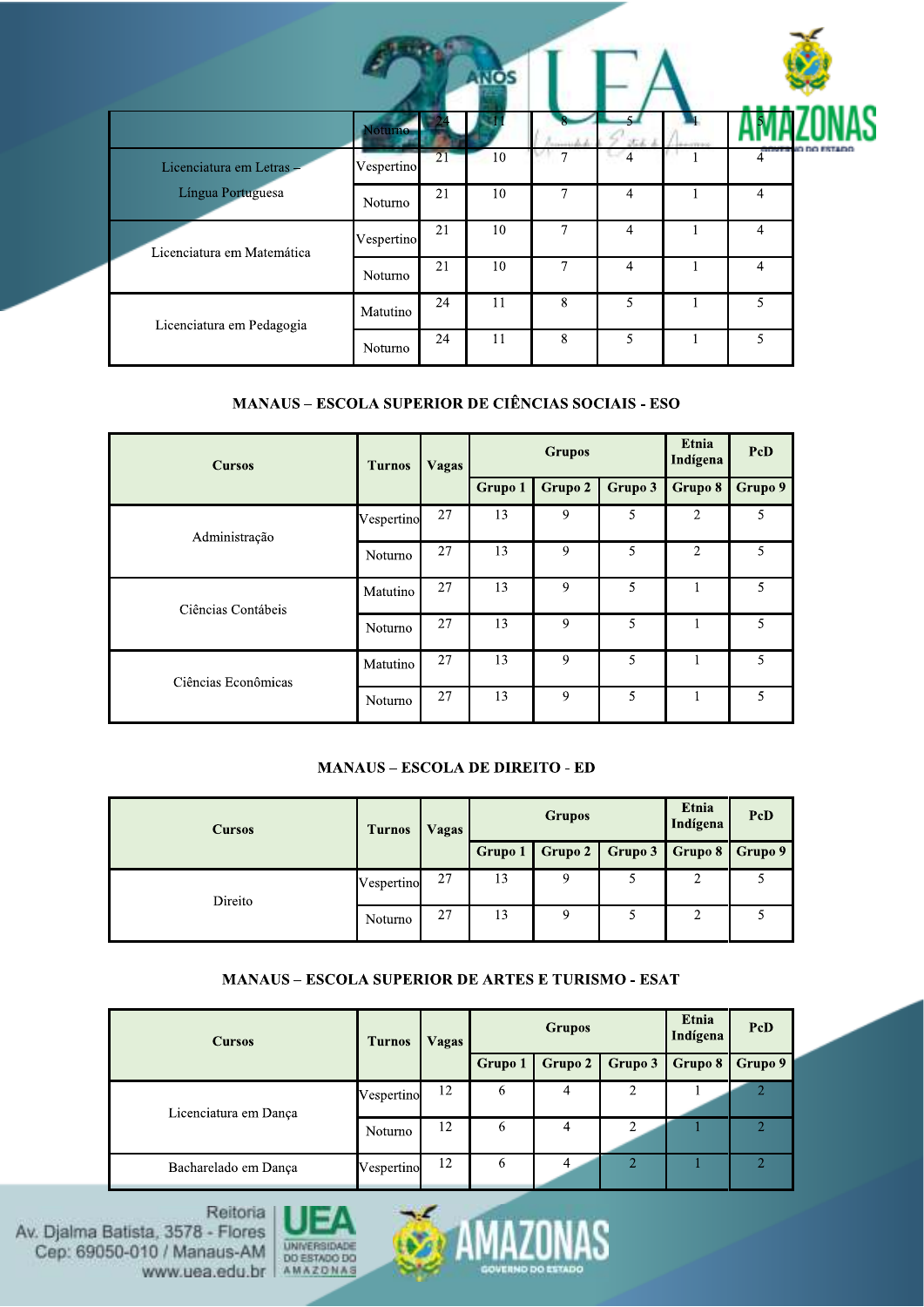|                        |            |                | <b>ANOS</b>    |                |                |                |                |         |
|------------------------|------------|----------------|----------------|----------------|----------------|----------------|----------------|---------|
|                        | Noturno    |                |                |                |                | м              |                |         |
| Licenciatura em Música | Vespertino | $\overline{4}$ | $\overline{2}$ |                |                |                |                | vo no r |
|                        | Noturno    | 5              | $\overline{2}$ | $\overline{2}$ |                |                |                |         |
| Bacharelado em Música  | Vespertino | 5              | $\overline{2}$ | 2              |                | 1              | 1              |         |
|                        | Noturno    | 4              | $\overline{2}$ | $\mathbf{1}$   |                | $\mathbf{1}$   | $\mathbf{1}$   |         |
| Licenciatura em Teatro | Integral   | 12             | 6              | $\overline{4}$ | $\overline{2}$ | 1              | 2              |         |
| Bacharelado em Teatro  | Integral   | 12             | 6              | $\overline{4}$ | $\overline{2}$ |                | $\overline{2}$ |         |
| Bacharelado em Turismo | Vespertino | 24             | 11             | 8              | 5              | $\overline{c}$ | 5              |         |
|                        | Noturno    | 24             | 11             | 8              | 5              | $\overline{2}$ | 5              |         |

### **MANAUS - ESCOLA SUPERIOR DE TECNOLOGIA - EST**

| <b>Cursos</b>                      | <b>Turnos</b> | <b>Vagas</b> | <b>Grupos</b> |                |                | Etnia<br>Indígena | PcD     |
|------------------------------------|---------------|--------------|---------------|----------------|----------------|-------------------|---------|
|                                    |               |              | Grupo 1       | Grupo 2        | Grupo 3        | Grupo 8           | Grupo 9 |
| Engenharia Civil                   | Integral      | 21           | 10            | $\overline{7}$ | $\overline{4}$ | $\mathbf{1}$      | 4       |
| Engenharia da Computação           | Integral      | 24           | 11            | 8              | 5              | $\mathbf{1}$      | 5       |
| Engenharia da Produção             | Integral      | 30           | 14            | 10             | 6              | 2                 | 6       |
| Engenharia de Controle e Automação | Integral      | 27           | 13            | 9              | 5              | $\mathbf{1}$      | 5       |
| Engenharia de Materiais*           | Noturno       | 24           | 11            | 8              | 5              | $\mathbf{1}$      | 5       |
| Engenharia Elétrica                | Integral      | 30           | 14            | 10             | 6              | $\overline{2}$    | 6       |
| Engenharia Eletrônica*             | Noturno       | 24           | 11            | 8              | 5              | $\mathbf{1}$      | 5       |
| Engenharia Mecânica                | Integral      | 30           | 14            | 10             | 6              | $\overline{2}$    | 6       |
| Engenharia Naval                   | Integral      | 23           | 11            | $\overline{7}$ | 5              | $\mathbf{1}$      | 5       |
| Engenharia Química                 | Integral      | 30           | 14            | 10             | 6              | $\overline{2}$    | 6       |
| Licenciatura em Computação**       | Vespertino    | 24           | 11            | 8              | 5              | $\overline{2}$    | 5       |
| Meteorologia                       | Integral      | 24           | 11            | 8              | 5              | $\mathbf{1}$      | 5       |
| Sistemas de Informação             | Integral      | 24           | 11            | 8              | 5              | $\mathbf{1}$      | 5       |

\*Os cursos de Engenharia de Materiais e Engenharia Eletrônica serão ofertados no turno noturno com aulas aos sábados.<br>\*\* O curso de Licenciatura em Computação será ofertado no turno vespertino, podendo ter aulas no período



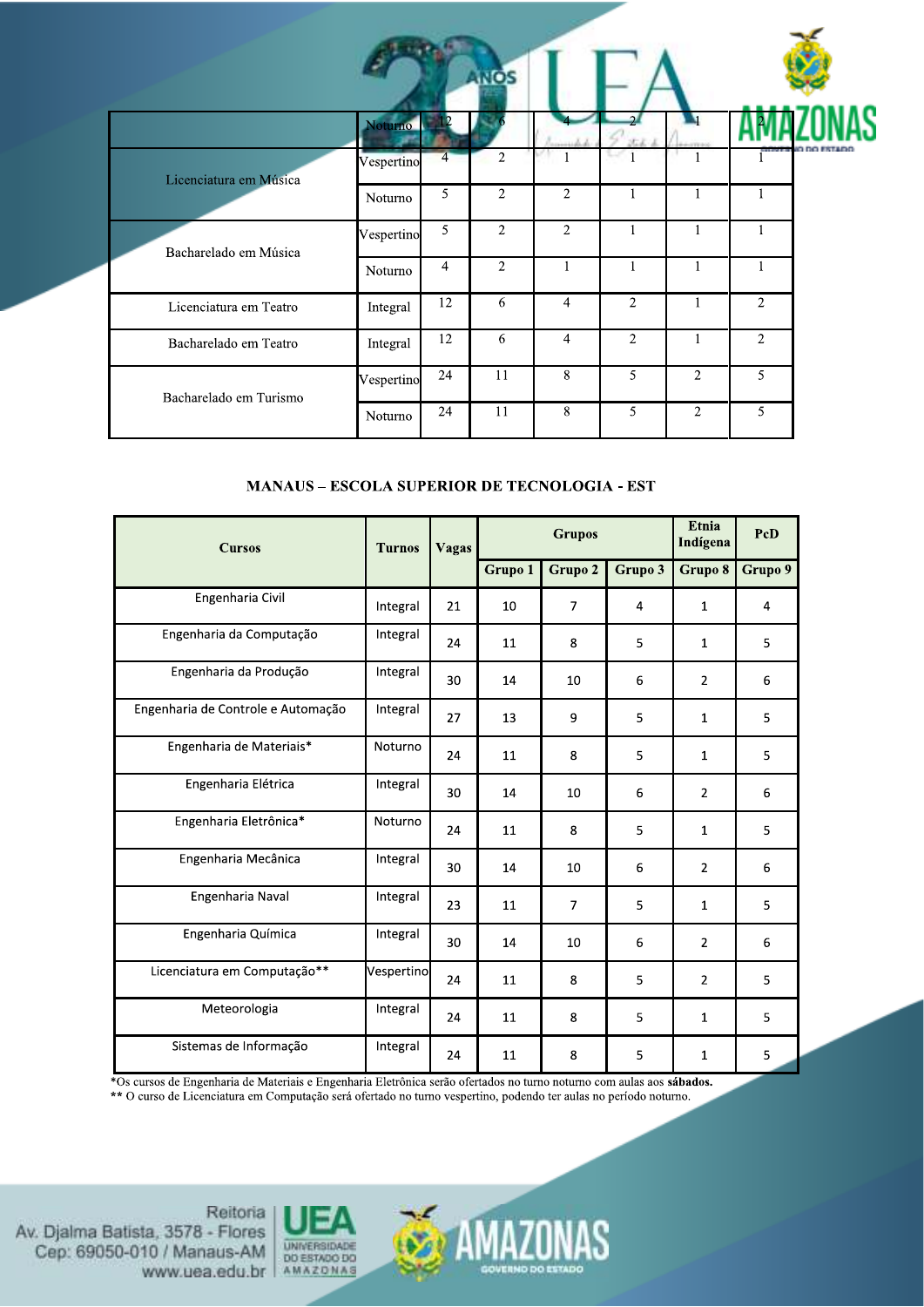

| <b>Cursos</b>                | <b>Turnos</b> | Vagas |         | <b>Grupos</b> | Etnia<br>Indígena | <b><i>PLANTING</i></b><br><b>PcD</b> |         |
|------------------------------|---------------|-------|---------|---------------|-------------------|--------------------------------------|---------|
|                              |               |       | Grupo 1 | Grupo 2       | Grupo 3           | $\vert$ Grupo 8 $\vert$              | Grupo 9 |
| Engenharia Florestal*        | Integral      | 30    | 14      | 10            | b                 | 4                                    | O       |
| Licenciatura em Computação** | Noturno       | 30    | 14      | 10            | O                 | 4                                    | o       |

**ITACOATIARA - CENTRO DE ESTUDOS SUPE**  $F_{\mathcal{A}}$  $1119.22$ 

**NOS** 

\*O curso de Engenharia Florestal terá aulas aos sábados.<br>\*\*O curso de Licenciatura em Computação terá aulas aos sábados no período matutino.

#### **PARINTINS - CENTRO DE ESTUDOS SUPERIORES - CESP**

| <b>Cursos</b>                              | <b>Turnos</b> | <b>Vagas</b> | <b>Grupos</b> |         |         | Etnia<br>Indígena                                                            | PcD     |
|--------------------------------------------|---------------|--------------|---------------|---------|---------|------------------------------------------------------------------------------|---------|
|                                            |               |              | Grupo 1       | Grupo 2 | Grupo 3 | Grupo 8                                                                      | Grupo 9 |
| Licenciatura em Ciências Biológicas        | Vespertino    | 24           | 11            | 8       | 5       | $\mathbf{1}$                                                                 | 5       |
| Licenciatura em Física                     | Matutino      | 24           | 11            | 8       | 5       | $\mathbf{1}$                                                                 | 5       |
|                                            | Matutino      | 24           | 11            | 8       | 5       | $\mathbf{1}$                                                                 | 5       |
| Licenciatura em Geografia                  | Noturno       | 24           | 11            | 8       | 5       | $\mathbf{1}$                                                                 | 5       |
| Licenciatura em História                   | Matutino      | 24           | 11            | 8       | 5       | $\mathbf{1}$                                                                 | 5       |
|                                            | Noturno       | 24           | 11            | 8       | 5       | $\mathbf{1}$<br>$\mathbf{1}$<br>$\mathbf{1}$<br>$\mathbf{1}$<br>$\mathbf{1}$ | 5       |
| Licenciatura em Letras – Língua Portuguesa | Noturno       | 24           | 11            | 8       | 5       |                                                                              | 5       |
| Licenciatura em Matemática                 | Matutino      | 24           | 11            | 8       | 5       |                                                                              | 5       |
| Licenciatura em Pedagogia                  | Noturno       | 24           | 11            | 8       | 5       |                                                                              | 5       |
| Licenciatura em Química                    | Vespertino    | 18           | 9             | 6       | 3       |                                                                              | 4       |

#### **TABATINGA - CENTRO DE ESTUDOS SUPERIORES - CESTB**

| <b>Cursos</b>                              | <b>Turnos</b>  | Vagas | <b>Grupos</b>  |         |         | Etnia<br>Indígena | <b>PcD</b> |
|--------------------------------------------|----------------|-------|----------------|---------|---------|-------------------|------------|
|                                            |                |       | <b>Grupo 1</b> | Grupo 2 | Grupo 3 | Grupo 8           | Grupo 9    |
| Licenciatura em Ciências Biológicas        | Matutino       | 18    | 9              | 6       | 3       |                   | 4          |
|                                            | <b>Noturno</b> | 18    | 9              | 6       | 3       |                   | 4          |
| Licenciatura em Geografia                  | Noturno        | 24    | 11             | 8       | 5       |                   |            |
| Licenciatura em Letras - Língua Portuguesa | Matutino       | 24    | 11             | 8       | 5       |                   | 5          |
| Licenciatura em Matemática                 | Vespertino     | 24    | 11             | 8       | 5       | 1                 | 5          |



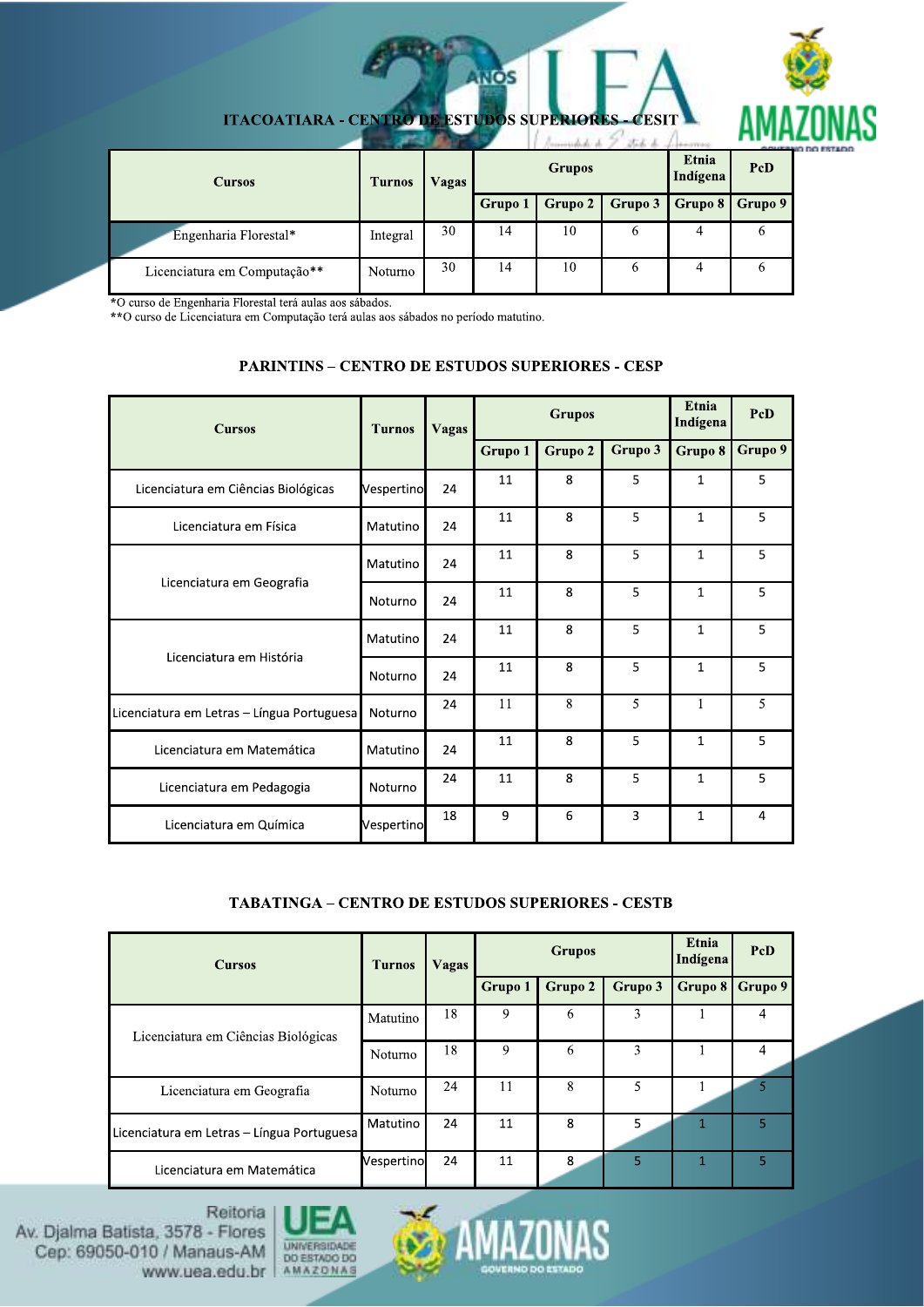

|  |  |  |  | TEFÉ - CENTRO DE ESTUDOS SUPERIORES - CEST |  |
|--|--|--|--|--------------------------------------------|--|
|--|--|--|--|--------------------------------------------|--|

| <b>Cursos</b>                                  | <b>Turnos</b>  | <b>Vagas</b> | <b>Grupos</b> |         |         | Etnia<br>Indígena | PcD     |
|------------------------------------------------|----------------|--------------|---------------|---------|---------|-------------------|---------|
|                                                |                |              | Grupo 1       | Grupo 2 | Grupo 3 | Grupo 8           | Grupo 9 |
| Licenciatura em Ciências Biológicas            | Noturno        | 18           | 9             | 6       | 3       |                   | 4       |
| Licenciatura em Física                         | Noturno        | 30           | 14            | 10      | 6       | $\overline{2}$    | 6       |
| Licenciatura em Geografia*                     | <b>Noturno</b> | 24           | 11            | 8       | 5       | $\mathbf{1}$      | 5       |
| Licenciatura em História                       | Noturno        | 24           | 11            | 8       | 5       |                   | 5       |
| Licenciatura em Letras - Língua<br>Portuguesa* | <b>Noturno</b> | 24           | 11            | 8       | 5       | $\mathbf{1}$      | 5       |
| Licenciatura em Matemática*                    | Noturno        | 18           | 9             | 6       | 3       |                   | 4       |
| Licenciatura em Química*                       | Matutino       | 30           | 14            | 10      | 6       | $\overline{2}$    | 6       |
| Licenciatura em Pedagogia                      | Matutino       | 24           | 11            | 8       | 5       | $\mathbf{1}$      | 5       |

\*Início das aulas no segundo semestre do ano letivo.

### **I I- CURSOS DA ÁREA DA SAÚDE**

### **MANAUS - ESCOLA SUPERIOR DE CIÊNCIAS DA SAÚDE - ESA**

| <b>Cursos</b>                   | <b>Turnos</b> | Vagas |         | <b>Grupos</b> |         |         | Etnia<br>Indígena | PcD |
|---------------------------------|---------------|-------|---------|---------------|---------|---------|-------------------|-----|
|                                 |               |       | Grupo 4 | Grupo 5       | Grupo 6 | Grupo 7 | Grupo 8 Grupo 9   |     |
| Enfermagem                      | Integral      | 60    | $30*$   | 14            | 10      | 6       | $6*$              | 12  |
| Medicina                        | Integral      | 72    | $36*$   | 17            | 12      |         | $8*$              | 14  |
| Odontologia                     | Integral      | 60    | $30*$   | 14            | 10      | 6       | $6*$              | 12  |
| Licenciatura em Educação Física | Vespertino    | 24    | 12      | 6             | 4       | 2       |                   |     |

\*Para os candidatos dos cursos de Medicina, Enfermagem e Odontologia, pertencentes ao grupo 04 e grupo 08, as aulas terão início no segundo semestre do ano letivo.

### **B) CURSOS DE OFERTA ESPECIAL:**

### **ITACOATIARA - CENTRO DE ESTUDOS SUPERIORES - CESIT**

| Cursos | <b>Turnos</b> | Vagas | <b>Grupos</b> |                                                 |  | Etnia<br>Indígena | PcD |
|--------|---------------|-------|---------------|-------------------------------------------------|--|-------------------|-----|
|        |               |       |               | Grupo 1   Grupo 2   Grupo 3   Grupo 8   Grupo 9 |  |                   |     |



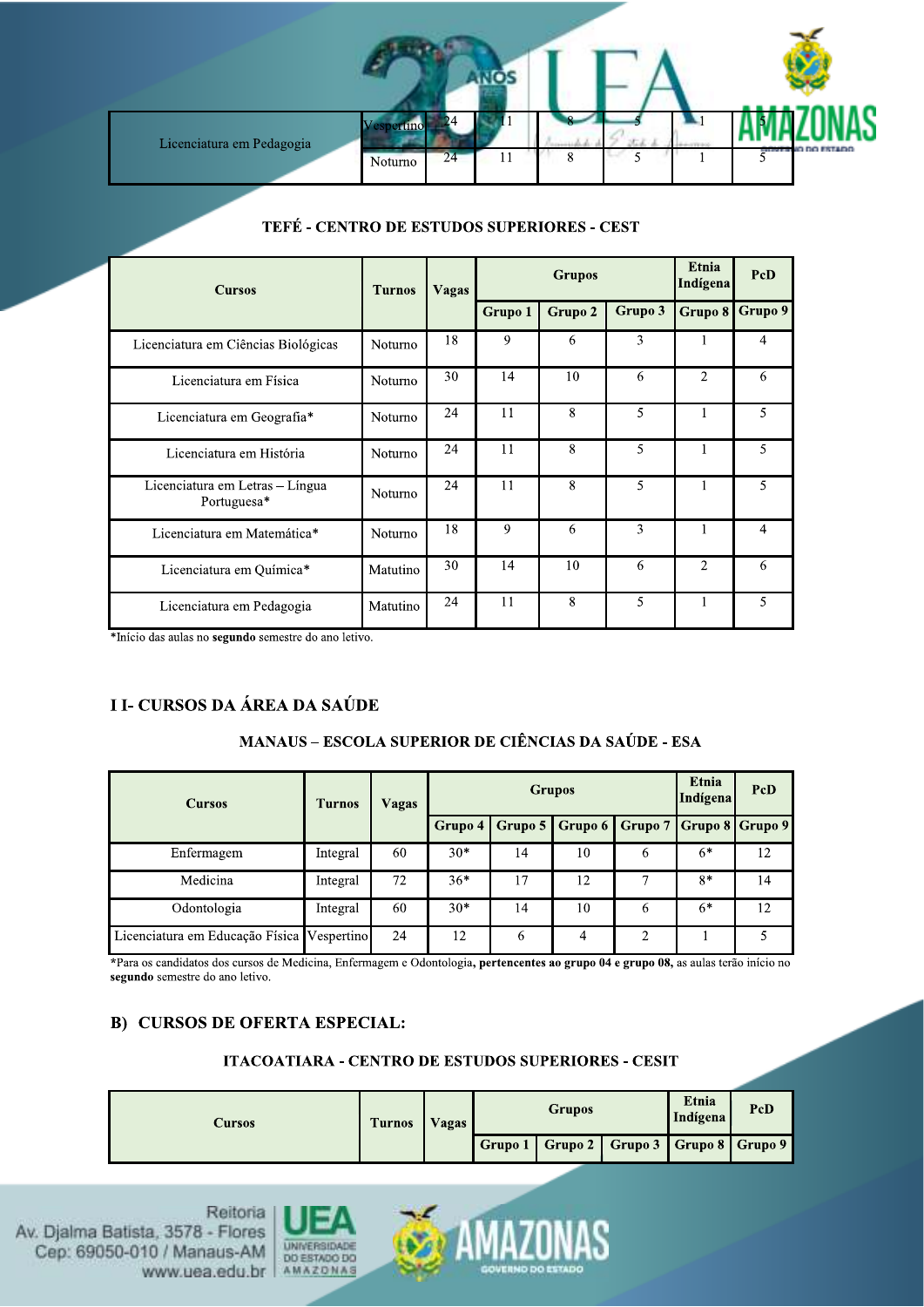| Licenciatura em Letras - Língua Inglesa*                                                                                                                           | Vespertino |    |    |   |   |                     |
|--------------------------------------------------------------------------------------------------------------------------------------------------------------------|------------|----|----|---|---|---------------------|
| Direito*                                                                                                                                                           | Noturno    | 24 | 11 | 8 | ◠ | $510000$ no estano. |
| *Presencial mediado por tecnologia com previsão para início das aulas no segundo semestre do ano letivo.<br><b>PARINTINS - CENTRO DE ESTUDOS SUPERIORES - CESP</b> |            |    |    |   |   |                     |
|                                                                                                                                                                    |            |    |    |   |   |                     |

#### PARINTINS - CENTRO DE ESTUDOS SUPERIORES - CESP

| <b>Cursos</b>                                                                                                                                                                                                                                                       | <b>Turnos</b> | <b>Vagas</b>                                   |         | <b>Grupos</b> |         | Etnia<br>Indígena | PcD            |
|---------------------------------------------------------------------------------------------------------------------------------------------------------------------------------------------------------------------------------------------------------------------|---------------|------------------------------------------------|---------|---------------|---------|-------------------|----------------|
|                                                                                                                                                                                                                                                                     |               |                                                | Grupo 1 | Grupo 2       | Grupo 3 | Grupo 8           | Grupo 9        |
| Licenciatura em Letras - Língua Inglesa*                                                                                                                                                                                                                            | Vespertino    | 24                                             | 11      | 8             | 5       | $\mathbf{1}$      | 5              |
| Direito*                                                                                                                                                                                                                                                            | Noturno       | 24                                             | 11      | 8             | 5       | $\overline{2}$    | 5              |
| Tecnologia em Design Digital**                                                                                                                                                                                                                                      | Diurno        | 18                                             | 9       | 6             | 3       | 1                 | $\overline{4}$ |
| *Presencial mediado por tecnologia com previsão para início das aulas no segundo semestre do ano letivo.<br>** Presencial modular com previsão para início das aulas no primeiro semestre do ano letivo.<br><b>TABATINGA - CENTRO DE ESTUDOS SUPERIORES - CESTB</b> |               |                                                |         |               |         |                   |                |
|                                                                                                                                                                                                                                                                     |               | <b>Grupos</b><br><b>Vagas</b><br><b>Turnos</b> |         |               |         |                   | PcD            |

### TABATINGA - CENTRO DE ESTUDOS SUPERIORES - CESTB

| <b>TABATINGA – CENTRO DE ESTUDOS SUPERIORES - CESTB</b>                                                                                                |               |              |                                    |         |         |                          |         |
|--------------------------------------------------------------------------------------------------------------------------------------------------------|---------------|--------------|------------------------------------|---------|---------|--------------------------|---------|
| <b>Cursos</b>                                                                                                                                          | <b>Turnos</b> | <b>Vagas</b> | <b>Grupos</b>                      |         |         | <b>Etnia</b><br>Indígena | PcD     |
|                                                                                                                                                        |               |              | Grupo 1                            | Grupo 2 | Grupo 3 | Grupo 8                  | Grupo 9 |
| Licenciatura em Letras - Língua Inglesa*                                                                                                               | Vespertino    | 24           | 11                                 | 8       | 5       |                          | 5       |
| *Presencial mediado por tecnologia com previsão para início das aulas no segundo semestre do ano letivo.<br>TEFÉ - CENTRO DE ESTUDOS SUPERIORES - CEST |               |              |                                    |         |         |                          |         |
| <b>Cursos</b>                                                                                                                                          | <b>Turnos</b> | <b>Vagas</b> | Etnia<br><b>Grupos</b><br>Indígena |         |         |                          | PcD     |
|                                                                                                                                                        |               |              | Grupo 1                            | Grupo 2 | Grupo 3 | Grupo 8 Grupo 9          |         |

### TEFÉ - CENTRO DE ESTUDOS SUPERIORES - CEST

| <b>Cursos</b>                                                                                            | <b>Turnos</b> | <b>Vagas</b> | <b>Grupos</b> |         |         | Etnia<br>Indígena | PcD     |
|----------------------------------------------------------------------------------------------------------|---------------|--------------|---------------|---------|---------|-------------------|---------|
|                                                                                                          |               |              | Grupo 1       | Grupo 2 | Grupo 3 | Grupo 8           | Grupo 9 |
| Licenciatura em Letras - Língua Inglesa*                                                                 | Vespertino    | 24           | 11            | 8       | 5       |                   | 5.      |
| *Presencial mediado por tecnologia com previsão para início das aulas no segundo semestre do ano letivo. |               |              |               |         |         |                   |         |

#### **BARCELOS**

|                                                                                                          |               | <b>BARCELOS</b> |         |               |         |                   |         |
|----------------------------------------------------------------------------------------------------------|---------------|-----------------|---------|---------------|---------|-------------------|---------|
| <b>Cursos</b>                                                                                            | <b>Turnos</b> | <b>Vagas</b>    |         | <b>Grupos</b> |         | Etnia<br>Indígena | PcD     |
|                                                                                                          |               |                 | Grupo 1 | Grupo 2       | Grupo 3 | Grupo 8           | Grupo 9 |
| Licenciatura em Letras - Língua Inglesa*                                                                 | Vespertino    | 24              | 11      | 8             | 5       |                   | 5       |
| *Presencial mediado por tecnologia com previsão para início das aulas no segundo semestre do ano letivo. |               |                 |         |               |         |                   |         |

#### CAREIRO CASTANHO

| *Presencial mediado por tecnologia com previsão para início das aulas no segundo semestre do ano letivo. |                                                 |               |       |                          |               |                   |     |  |
|----------------------------------------------------------------------------------------------------------|-------------------------------------------------|---------------|-------|--------------------------|---------------|-------------------|-----|--|
| <b>Cursos</b>                                                                                            |                                                 | <b>Turnos</b> | Vagas | <b>CAREIRO CASTANHO</b>  | <b>Grupos</b> | Etnia<br>Indígena | PcD |  |
| Reitoria<br>v. Djalma Batista, 3578 - Flores<br>Cep: 69050-010 / Manaus-AM<br>www.uea.edu.br             | UNIVERSIDADE<br>DD ESTADO DO<br><b>AMAZONAS</b> |               |       | <b>GOVERNO DO ESTADO</b> |               |                   |     |  |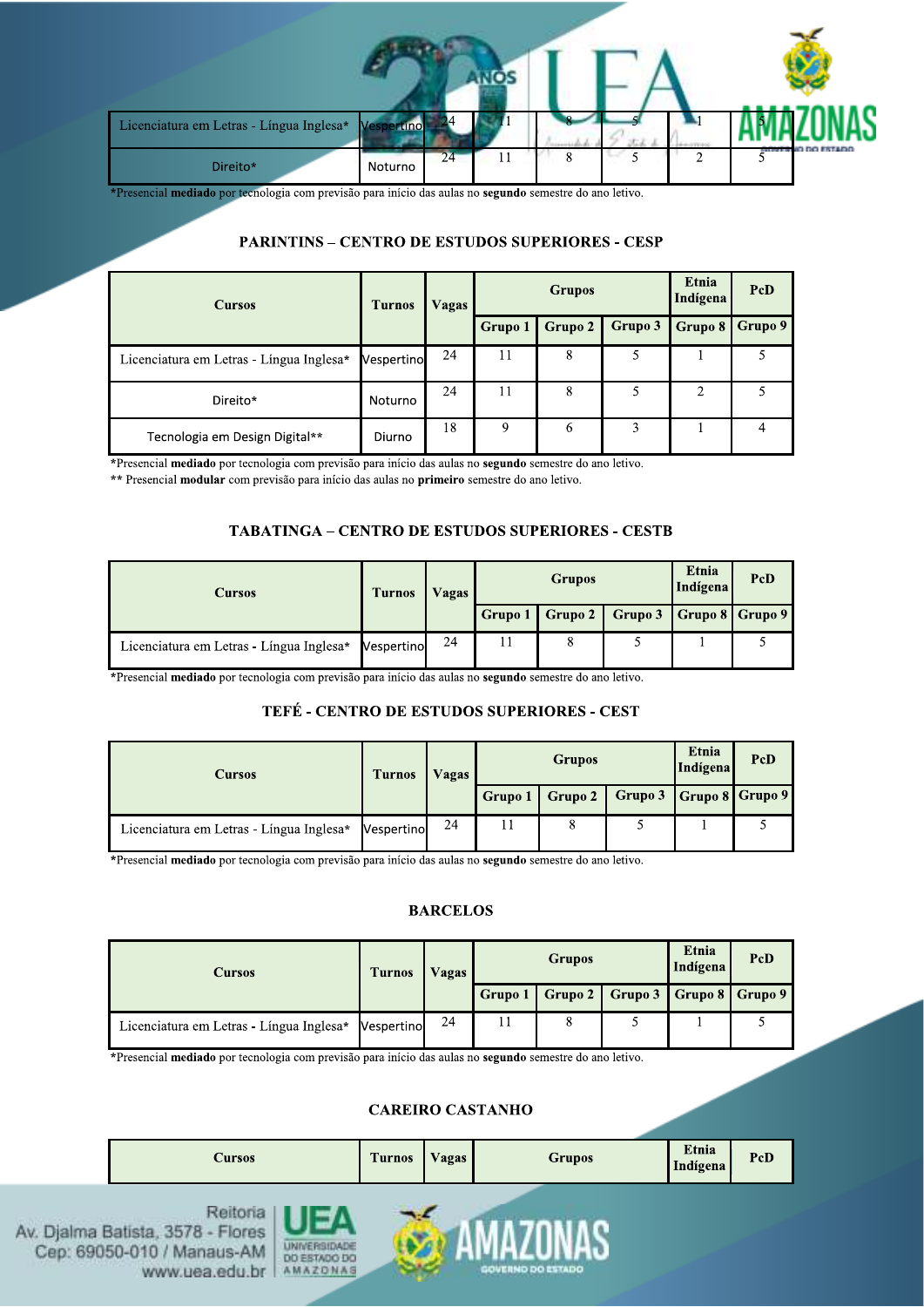|                                                                                                          |            |              | Grupo 1 | Grupo 2       | Grupo 3 | Grupo 8           | Grupo 9 |                   |
|----------------------------------------------------------------------------------------------------------|------------|--------------|---------|---------------|---------|-------------------|---------|-------------------|
| Licenciatura em Letras - Língua Inglesa*                                                                 | Vespertino | $-24$        | 11      |               |         |                   |         | GOVERNO DO ESTADO |
| *Presencial mediado por tecnologia com previsão para início das aulas no segundo semestre do ano letivo. |            | <b>COARI</b> |         |               |         |                   |         |                   |
|                                                                                                          |            |              |         | <b>Grupos</b> |         | Etnia<br>$I = A'$ | PcD     |                   |

### **COARI**

|                                                                                                          |               | <b>COARI</b>   |         |               |         |                   |         |  |
|----------------------------------------------------------------------------------------------------------|---------------|----------------|---------|---------------|---------|-------------------|---------|--|
| <b>Cursos</b>                                                                                            | <b>Turnos</b> | <b>Vagas</b>   |         | <b>Grupos</b> |         | Etnia<br>Indígena | PcD     |  |
|                                                                                                          |               |                | Grupo 1 | Grupo 2       | Grupo 3 | Grupo 8           | Grupo 9 |  |
| Licenciatura em Letras - Língua Inglesa*                                                                 | Vespertino    | 24             | 11      | 8             | 5       |                   | 5       |  |
| Direito*                                                                                                 | Noturno       | 24             | 11      | 8             | 5       | 2                 | 5       |  |
| *Presencial mediado por tecnologia com previsão para início das aulas no segundo semestre do ano letivo. |               |                |         |               |         |                   |         |  |
|                                                                                                          |               | <b>CODAJÁS</b> |         |               |         |                   |         |  |
| <b>Cursos</b>                                                                                            | <b>Turnos</b> | <b>Vagas</b>   |         | PcD           |         |                   |         |  |

### CODAJÁS

|                                                                                                          |               | <b>CODAJÁS</b>  |         |               |         |                   |         |
|----------------------------------------------------------------------------------------------------------|---------------|-----------------|---------|---------------|---------|-------------------|---------|
| <b>Cursos</b>                                                                                            | <b>Turnos</b> | Vagas           |         | <b>Grupos</b> |         | Etnia<br>Indígena | PcD     |
|                                                                                                          |               |                 | Grupo 1 | Grupo 2       | Grupo 3 | Grupo 8           | Grupo 9 |
| Licenciatura em Letras - Língua Inglesa*                                                                 | Vespertino    | 24              | 11      | 8             | 5       |                   | 5       |
| *Presencial mediado por tecnologia com previsão para início das aulas no segundo semestre do ano letivo. |               | <b>EIRUNEPÉ</b> |         |               |         |                   |         |
| <b>Cursos</b>                                                                                            | <b>Turnos</b> | <b>Vagas</b>    |         | <b>Grupos</b> |         | Etnia<br>Indígena | PcD     |

#### **EIRUNEPÉ**

|                                                                                                          |               | <b>EIRUNEPÉ</b>    |                                           |               |   |                   |         |  |
|----------------------------------------------------------------------------------------------------------|---------------|--------------------|-------------------------------------------|---------------|---|-------------------|---------|--|
| <b>Cursos</b>                                                                                            | <b>Turnos</b> | <b>Vagas</b>       |                                           | <b>Grupos</b> |   | Etnia<br>Indígena | PcD     |  |
|                                                                                                          |               | Grupo 2<br>Grupo 1 |                                           |               |   | Grupo 8           | Grupo 9 |  |
| Direito*                                                                                                 | Noturno       | 24                 | 11                                        | 8             | 5 | 2                 | 5.      |  |
| *Presencial mediado por tecnologia com previsão para início das aulas no segundo semestre do ano letivo. |               | <b>HUMAITÁ</b>     |                                           |               |   |                   |         |  |
| <b>Cursos</b>                                                                                            | <b>Turnos</b> | Vagas              | Etnia<br>PcD<br><b>Grupos</b><br>Indígena |               |   |                   |         |  |

### HUMAITÁ

| <b>HUMAITÁ</b>                                                                                                             |               |              |                                           |               |                   |         |         |  |
|----------------------------------------------------------------------------------------------------------------------------|---------------|--------------|-------------------------------------------|---------------|-------------------|---------|---------|--|
| <b>Cursos</b>                                                                                                              | <b>Turnos</b> | <b>Vagas</b> |                                           | <b>Grupos</b> | Etnia<br>Indígena | PcD     |         |  |
|                                                                                                                            |               |              | Grupo 1                                   | Grupo 2       | Grupo 3           | Grupo 8 | Grupo 9 |  |
| Direito*                                                                                                                   | Noturno       | 24           | 11                                        | 8             | 2                 | 5.      |         |  |
| *Presencial mediado por tecnologia com previsão para início das aulas no segundo semestre do ano letivo.<br><b>IPIXUNA</b> |               |              |                                           |               |                   |         |         |  |
| <b>Cursos</b>                                                                                                              | <b>Turnos</b> | <b>Vagas</b> | Etnia<br>PcD<br><b>Grupos</b><br>Indígena |               |                   |         |         |  |

#### **IPIXUNA**

| <b>IPIXUNA</b>                                                                                           |                     |                               |    |         |               |                   |         |         |  |
|----------------------------------------------------------------------------------------------------------|---------------------|-------------------------------|----|---------|---------------|-------------------|---------|---------|--|
| <b>Cursos</b>                                                                                            |                     | <b>Vagas</b><br><b>Turnos</b> |    |         | <b>Grupos</b> | Etnia<br>Indígena | PcD     |         |  |
|                                                                                                          |                     |                               |    | Grupo 1 | Grupo 2       | Grupo 3           | Grupo 8 | Grupo 9 |  |
| Licenciatura em Letras - Língua Inglesa*                                                                 |                     | Vespertino                    | 24 | 11      | 8             | 5                 |         |         |  |
| *Presencial mediado por tecnologia com previsão para início das aulas no segundo semestre do ano letivo. |                     |                               |    |         |               |                   |         |         |  |
| Reitona<br>Batista, 3578 - Flores<br>$50.010 / M$ gngue, AM                                              | <b>UNIVERSIDADE</b> |                               |    |         |               |                   |         |         |  |

www.uea.edu.br



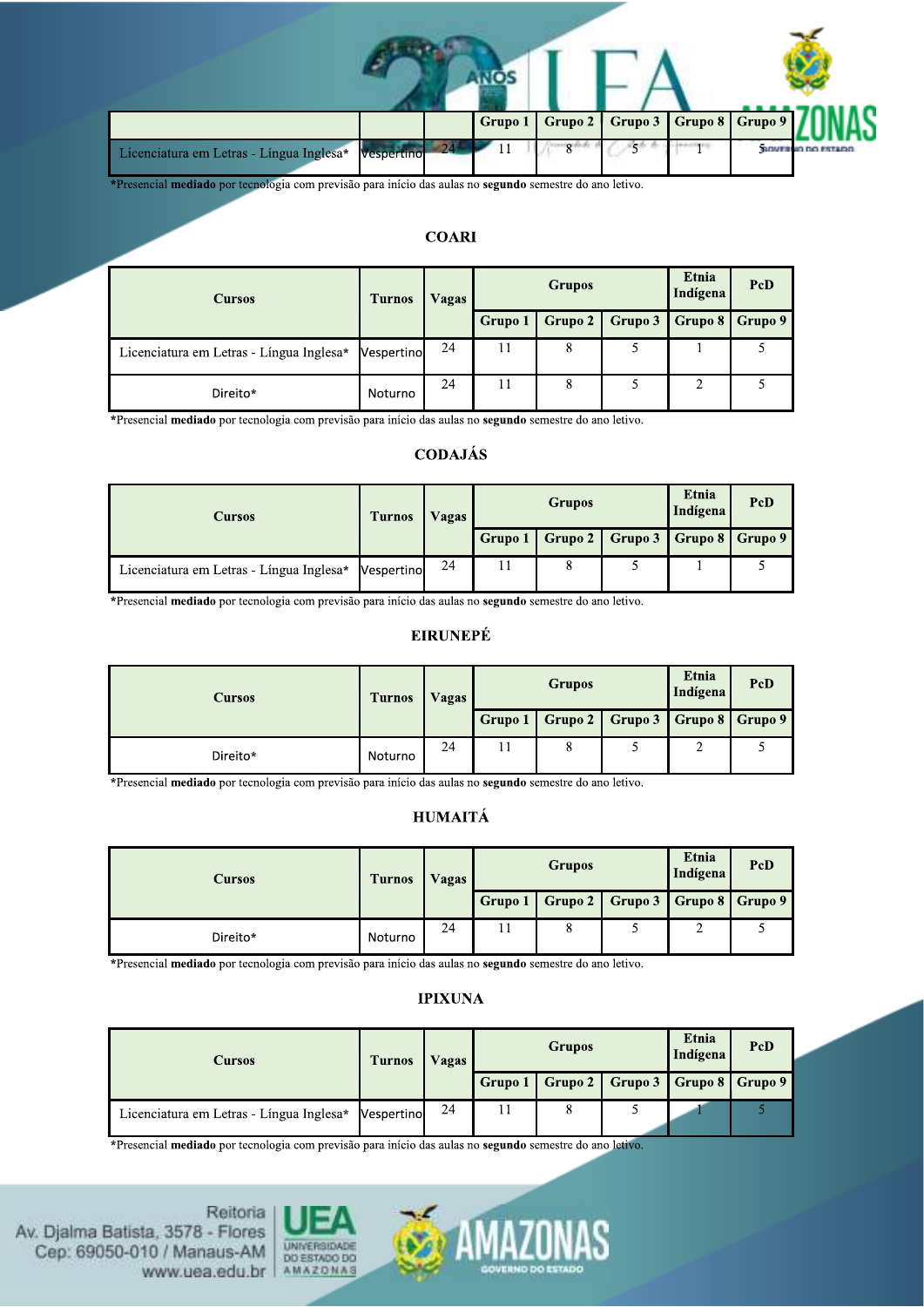



| <b>Cursos</b>                            | <b>Turnos</b>     | Vagas |         | <b>Grupos</b> |                   | Etnia<br>Indígena | PcD     |
|------------------------------------------|-------------------|-------|---------|---------------|-------------------|-------------------|---------|
|                                          |                   |       | Grupo 1 | Grupo 2       | Grupo 3   Grupo 8 |                   | Grupo 9 |
| Licenciatura em Letras - Língua Inglesa* | <b>Nespertino</b> | 24    | 11      | 8             |                   |                   |         |
| Direito*                                 | Noturno           | 24    | 11      | 8             |                   | ◠                 |         |

\*Presencial mediado por tecnologia com previsão para início das aulas no segundo semestre do ano letivo.

#### **MANACAPURU**

| <b>Cursos</b>                            | <b>Turnos</b> | Vagas | <b>Grupos</b> |                                                 |  | PcD |
|------------------------------------------|---------------|-------|---------------|-------------------------------------------------|--|-----|
|                                          |               |       |               | Grupo 1   Grupo 2   Grupo 3   Grupo 8   Grupo 9 |  |     |
| Licenciatura em Letras - Língua Inglesa* | Vespertino    | 24    |               |                                                 |  |     |

\*Presencial mediado por tecnologia com previsão para início das aulas no segundo semestre do ano letivo.

#### **MANICORÉ**

| Cursos                                   | <b>Turnos</b> | Vagas | <b>Grupos</b> |  |                                                 | Etnia<br>Indígena | PcD |
|------------------------------------------|---------------|-------|---------------|--|-------------------------------------------------|-------------------|-----|
|                                          |               |       |               |  | Grupo 1   Grupo 2   Grupo 3   Grupo 8   Grupo 9 |                   |     |
| Licenciatura em Letras - Língua Inglesa* | Vespertino    | 24    |               |  |                                                 |                   |     |

\*Presencial mediado por tecnologia com previsão para início das aulas no segundo semestre do ano letivo.

#### **MAUÉS**

| Cursos                                              | <b>Turnos</b> | Vagas | <b>Grupos</b> | Etnia<br>Indígena                               | PcD |  |
|-----------------------------------------------------|---------------|-------|---------------|-------------------------------------------------|-----|--|
|                                                     |               |       |               | Grupo 1   Grupo 2   Grupo 3   Grupo 8   Grupo 9 |     |  |
| Licenciatura em Letras - Língua Inglesa* Vespertino |               | 24    | 8             |                                                 |     |  |

\*Presencial mediado por tecnologia com previsão para início das aulas no segundo semestre do ano letivo.

#### PRESIDENTE FIGUEIREDO

| <b>Cursos</b> | <b>Turnos</b> | Vagas |         | <b>Grupos</b> |                                          | Etnia<br>Indígena | PcD |
|---------------|---------------|-------|---------|---------------|------------------------------------------|-------------------|-----|
|               |               |       | Grupo 1 |               | Grupo 2    Grupo 3    Grupo 8    Grupo 9 |                   |     |
| Direito*      | Noturno       | 24    |         |               |                                          | ∸                 |     |

\*Presencial mediado por tecnologia com previsão para início das aulas no segundo semestre do ano letivo.

#### SÃO GABRIEL DA CACHOEIRA



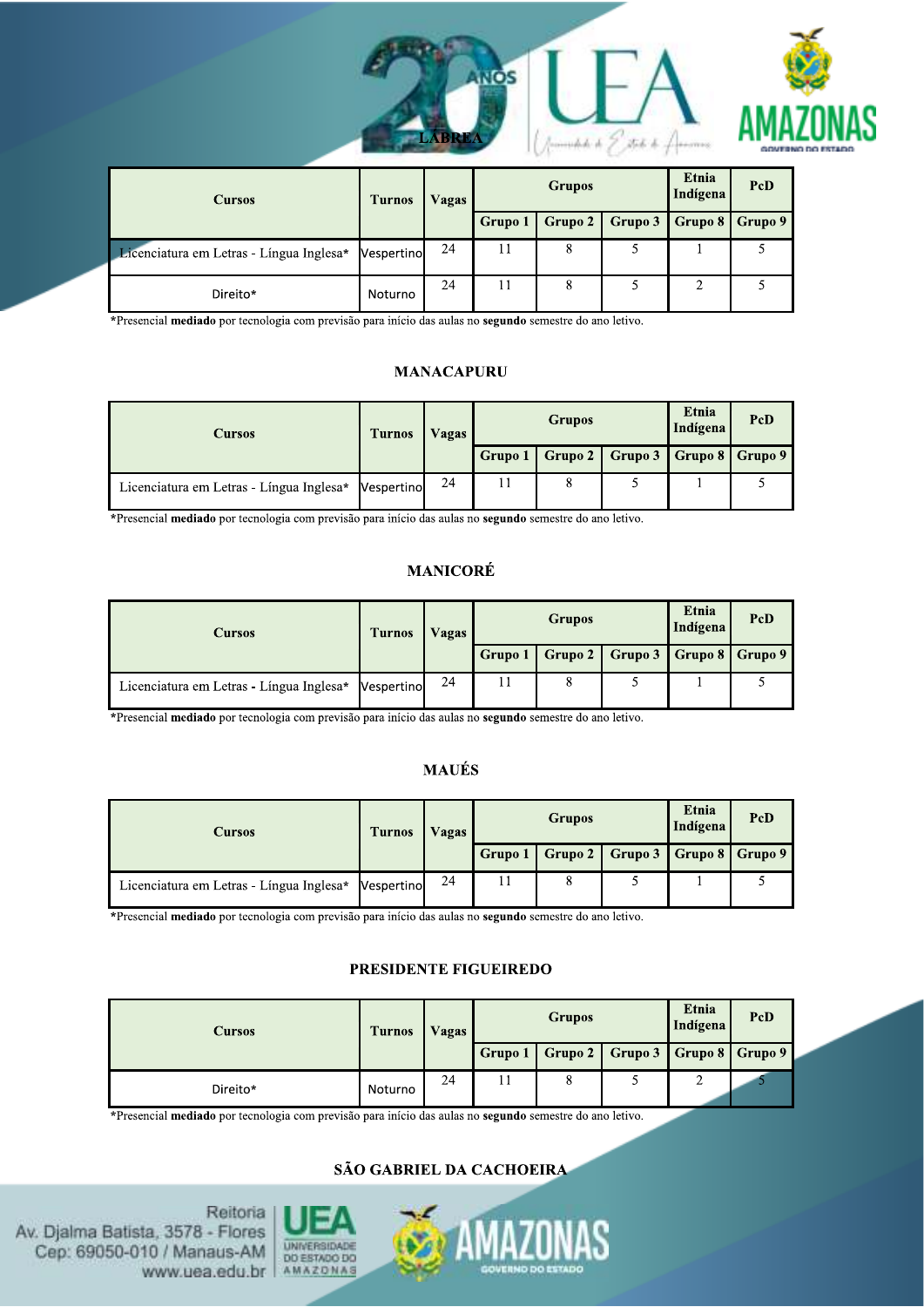| <b>Cursos</b>                            | <b>Turnos</b> | Vagas |                | <b>Grupos</b> |         | Etnia<br>Indígena | PcD     | <b>WO DO ESTADO</b> |
|------------------------------------------|---------------|-------|----------------|---------------|---------|-------------------|---------|---------------------|
|                                          |               |       | <b>Grupo 1</b> | Grupo 2       | Grupo 3 | Grupo 8           | Grupo 9 |                     |
| Licenciatura em Letras - Língua Inglesa* | Vespertino    | 24    | 11             | 8             | 5       |                   |         |                     |
| Direito*                                 | Noturno       | 24    | 11             | 8             | 5       | 2                 | 5       |                     |

Fresencial mediado por tecnologia com previsão para início das aulas no segundo semestre do ano letivo.

#### **URUCURITUBA**

| <b>Cursos</b>                            | <b>Turnos</b> |    | <b>Grupos</b> |                                                 | Etnia<br>Indígena | PcD |
|------------------------------------------|---------------|----|---------------|-------------------------------------------------|-------------------|-----|
|                                          |               |    |               | Grupo 1   Grupo 2   Grupo 3   Grupo 8   Grupo 9 |                   |     |
| Licenciatura em Letras - Língua Inglesa* | Vespertino    | 24 | 8             |                                                 |                   |     |

\*Presencial mediado por tecnologia com previsão para início das aulas no segundo semestre do ano letivo.

3.4. Informações Complementares:

3.4.1. Dos cursos de oferta Regular:

a) O aluno do curso da área da saúde (Enfermagem, Medicina e Odontologia) que optou pelas vagas reservadas aos candidatos do interior do Estado do Amazonas (Grupo 04), permanecerá obrigatoriamente, após a conclusão do curso no interior do Estado pelo prazo de 01 (um) ano, bem como devendo assinar o Termo de Compromisso, de acordo com o art. 2°, § 5° e 7°, respectivamente, da Lei n. 3972/2013.

b) Para o candidato do curso da área da saúde (Enfermagem, Medicina e Odontologia) que optou pelas vagas reservadas aos candidatos do interior do Estado (grupo 04), as aulas terão início no segundo semestre de 2022.

c) Para o candidato de etnia indígena do Estado do Amazonas (Grupo 8), inscrito e classificado para os cursos de Medicina, Odontologia e Enfermagem, as aulas terão início no segundo semestre de 2022.

d) Os candidatos do grupo 03 e grupo 07 realizarão as provas exclusivamente em Manaus. 3.4.2. Dos cursos de oferta Especial:

a) Os cursos de oferta especial apresentam uma única entrada, por isso serão regidos por normas específicas, não se aplicando aos ingressantes dos referidos cursos nem o trancamento da matrícula, nem a reopção de curso.

## 4. DAS VAGAS DESTINADAS AOS CANDIDATOS COM DEFICIÊNCIA

4.1. Serão consideradas pessoas com deficiência aquelas que se enquadrem no art. 2<sup>°</sup> da Lei nº 13.146/2015 e nas categorias discriminadas no Decreto nº 3.298/1999, com as alterações introduzidas pelo Decreto nº 5.296/2004, no § 1º do art. 1º da Lei nº 12.764, de 27 de dezembro de 2012 (Transtorno do Espectro Autista), e as contempladas pelo enunciado da Súmula nº 377 do Superior Tribunal de Justiça (STJ), observados os dispositivos da Convenção sobre os Direitos da Pessoa com Deficiência e seu Protocolo Facultativo, ratificados pelo Decreto nº 6.949, de 25 de agosto de 2009.



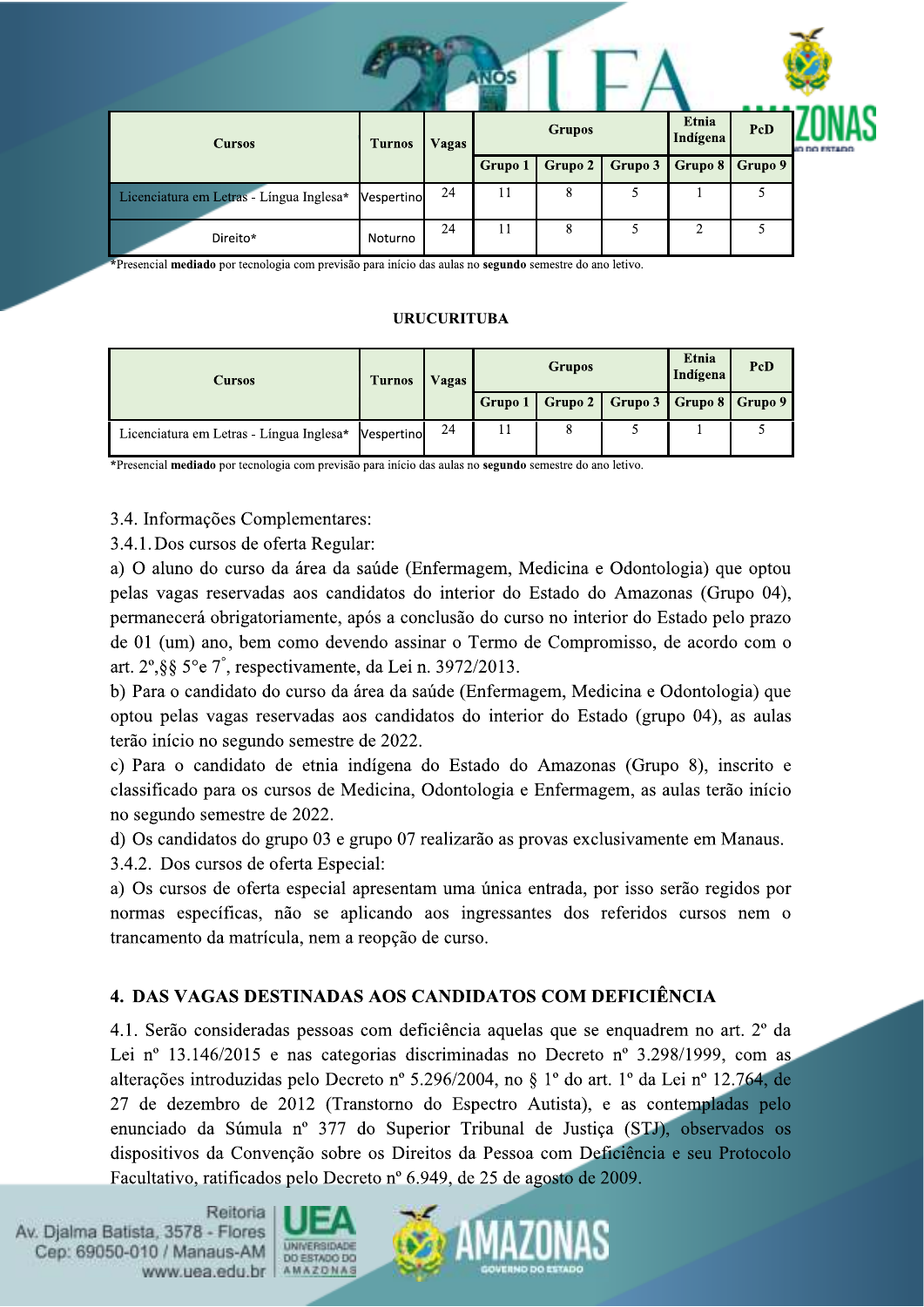4.2. Os candidatos com deficiência, quando da inscrição, deverão observar o procedim a ser cumprido para solicitação de atendimento especial, caso necessário, conforme descrito no Capítulo 8 deste Edital - DOS PROCEDIMENTOS PARA SOLICITAÇÃO DE ATENDIMENTO ESPECIAL.

**INOS** 

4.3. O candidato que desejar concorrer a uma das vagas reservadas às pessoas com deficiência, deverá observar o disposto no Anexo VI (Pessoa com Deficiência) deste Edital, disponível no Portal da Universidade do Estado do Amazonas (www.uea.edu.br) e: a) optar, na inscrição, pelo grupo reservado aos candidatos PcD (Grupo 9);

b) enviar documento comprobatório da deficiência (laudo médico);

c) enviar Autodeclaração de pessoa com deficiência (item 6 do anexo VI);

d) Deverá participar de Banca de Verificação/ Validação conforme Anexo VI.

4.4. O deferimento da matrícula no grupo 09 (pessoas com deficiência) está condicionada a obtenção do parecer favorável pela Banca de Verificação/Validação.

4.5. O candidato que não comparecer à Banca de Verificação/Validação e não apresentar recurso terá sua solicitação de matrícula indeferida.

4.6. O candidato com deficiência poderá a seu critério escolher o grupo de sua preferência, sem necessariamente ser o Grupo 9. Porém deverá preencher os requisitos do grupo escolhido, item 2 deste edital.

| <b>DATAS</b>                                                    | <b>ATIVIDADES</b>                                                                                                                                                                                                                                          |
|-----------------------------------------------------------------|------------------------------------------------------------------------------------------------------------------------------------------------------------------------------------------------------------------------------------------------------------|
| $25/11/2021$ a<br>30/11/2021 (até<br>17h, horário de<br>Manaus) | Solicitação de isenção do pagamento da taxa de inscrição –<br>INTERNET, no Portal<br>da UEA, (www.uea.edu.br)<br>link<br>VESTIBULAR (Anexo I).                                                                                                             |
| 10/12/2021                                                      | Divulgação da lista de candidatos beneficiados com a isenção da<br>taxa de inscrição.                                                                                                                                                                      |
| 13/12/2021 e<br>14/12/2021                                      | Período para solicitação de recursos referente aos pedidos de<br>isenção.                                                                                                                                                                                  |
| 17/12/2021                                                      | Divulgação do resultado da análise dos recursos referente aos<br>pedidos de isenção.                                                                                                                                                                       |
| $01/12/2021$ a<br>29/12/2021 (até<br>17h, horário de<br>Manaus) | Período de inscrições - INTERNET, no Portal da UEA,<br>(www.uea.edu.br) link VESTIBULAR.                                                                                                                                                                   |
| $01/12/2021$ a<br>30/12/2021                                    | Período de pagamento do Boleto<br>Bancário.<br><b>Contract Contract Contract Contract Contract Contract Contract Contract Contract Contract Contract Contract Co</b><br>Taxa de inscrição: R\$100,00 (respeitados os horários de<br>compensação bancária). |
| 24/01/2022                                                      | Prova de Habilidade Específica – (Anexo III).<br>Último dia para enviar o vídeo de coreografia do Curso de Dança.                                                                                                                                          |
| 24/01/2022                                                      | Prova de Habilidade Específica – (Anexo III).<br>Ultimo dia para enviar o vídeo de interpretação do Curso de                                                                                                                                               |

### 5. Do Cronograma



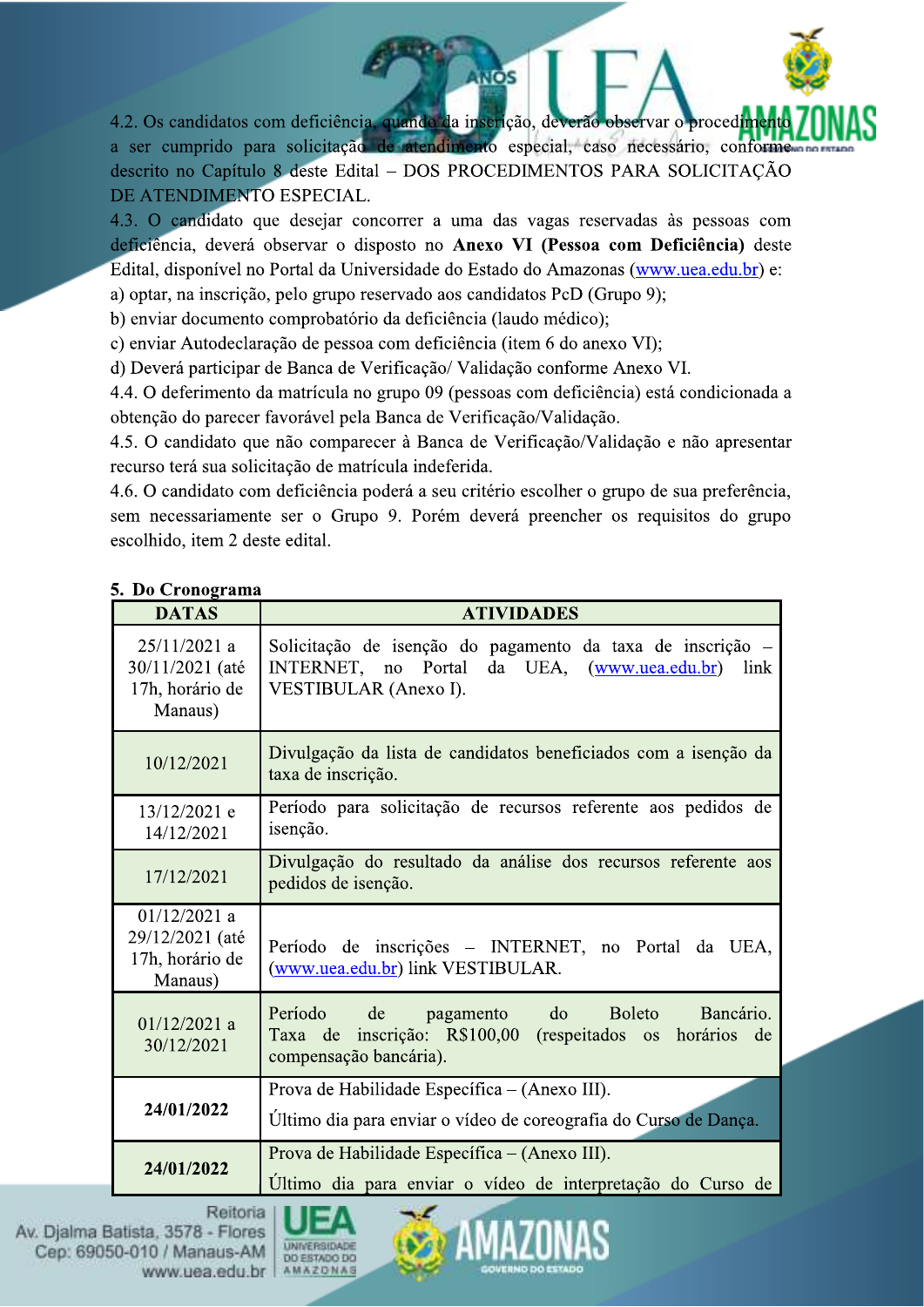|                            | Teatro.                                                                                                                                                                                                 |  |  |  |  |  |  |  |
|----------------------------|---------------------------------------------------------------------------------------------------------------------------------------------------------------------------------------------------------|--|--|--|--|--|--|--|
| 30/01/2022                 | Prova de Habilidade Específica - (Anexo III).                                                                                                                                                           |  |  |  |  |  |  |  |
|                            | Prova Teórico-Prática do curso de Música.                                                                                                                                                               |  |  |  |  |  |  |  |
| 02/02/2022                 | Divulgação do Resultado das Provas de Habilidade Específica.                                                                                                                                            |  |  |  |  |  |  |  |
| 03/02/2022 e<br>04/02/2022 | Período para solicitação de recursos referente às Provas de<br>Habilidade Específica.                                                                                                                   |  |  |  |  |  |  |  |
| 07/02/2022                 | Divulgação do resultado da análise dos recursos referente às<br>Provas de Habilidade Específica.                                                                                                        |  |  |  |  |  |  |  |
| 03/02/2022                 | Disponibilização do Cartão de Convocação (local de prova) do<br>candidato.                                                                                                                              |  |  |  |  |  |  |  |
| 13/02/2022                 | Prova de Conhecimentos Gerais, com início às 13h, com<br>fechamento dos portões às 12h50 min, horário de Manaus.                                                                                        |  |  |  |  |  |  |  |
| 14/02/2022                 | Prova de Conhecimentos Específicos e Redação, com início às<br>13h, com fechamento dos portões às 12h50 min, horário de<br>Manaus.                                                                      |  |  |  |  |  |  |  |
| 03/02/2022                 | Disponibilização do Gabarito pela INTERNET no Portal da<br>Universidade do Estado do Amazonas, (www.uea.edu.br), a partir<br>das 20h, horário de Manaus, por meio de consulta pelo CPF do<br>candidato. |  |  |  |  |  |  |  |
| 18/03/2022                 | Divulgação do resultado final do Vestibular.                                                                                                                                                            |  |  |  |  |  |  |  |
| 18/03/2022                 | Divulgação do Edital de Matrícula Institucional para ingresso no<br>PRIMEIRO semestre de 2022.                                                                                                          |  |  |  |  |  |  |  |
| 04/08/2022                 | Divulgação do Edital de Matrícula Institucional para ingresso no<br>SEGUNDO semestre de 2022.                                                                                                           |  |  |  |  |  |  |  |

 $NOS$   $\Gamma$   $\Gamma$   $\Lambda$ 

## 6. Dos Procedimentos para Inscrição no Vestibular

6.1. Antes de solicitar sua inscrição, o candidato deverá ler atentamente este Edital, a fim de obter todas as informações sobre o Vestibular 2021, acesso 2022.

6.2. O participante deve ter em mãos, no ato da inscrição, o seu número de cadastro de Pessoa Física (CPF) e um e-mail pessoal.

6.3. A inscrição para o Concurso Vestibular será realizada, exclusivamente, no Portal da Universidade do Estado do Amazonas, (www.uea.edu.br), no período de 01/12/2021 (a partir das 09h, horário de Manaus) a 29/12/2021 (até 17h, horário de Manaus) mediante preenchimento do Formulário de Inscrição, impressão da guia de recolhimento (boleto bancário) e pagamento da taxa de inscrição, respeitados os horários de compensação bancária.

6.4. A taxa de inscrição deverá ser paga até o dia 30/12/2021, respeitados os horários de compensação bancária, sob pena de não ser confirmada a inscrição.

6.5. As informações prestadas na solicitação de Inscrição são de inteira responsabilidade do candidato, dispondo a Universidade do Estado do Amazonas do direito de excluir do



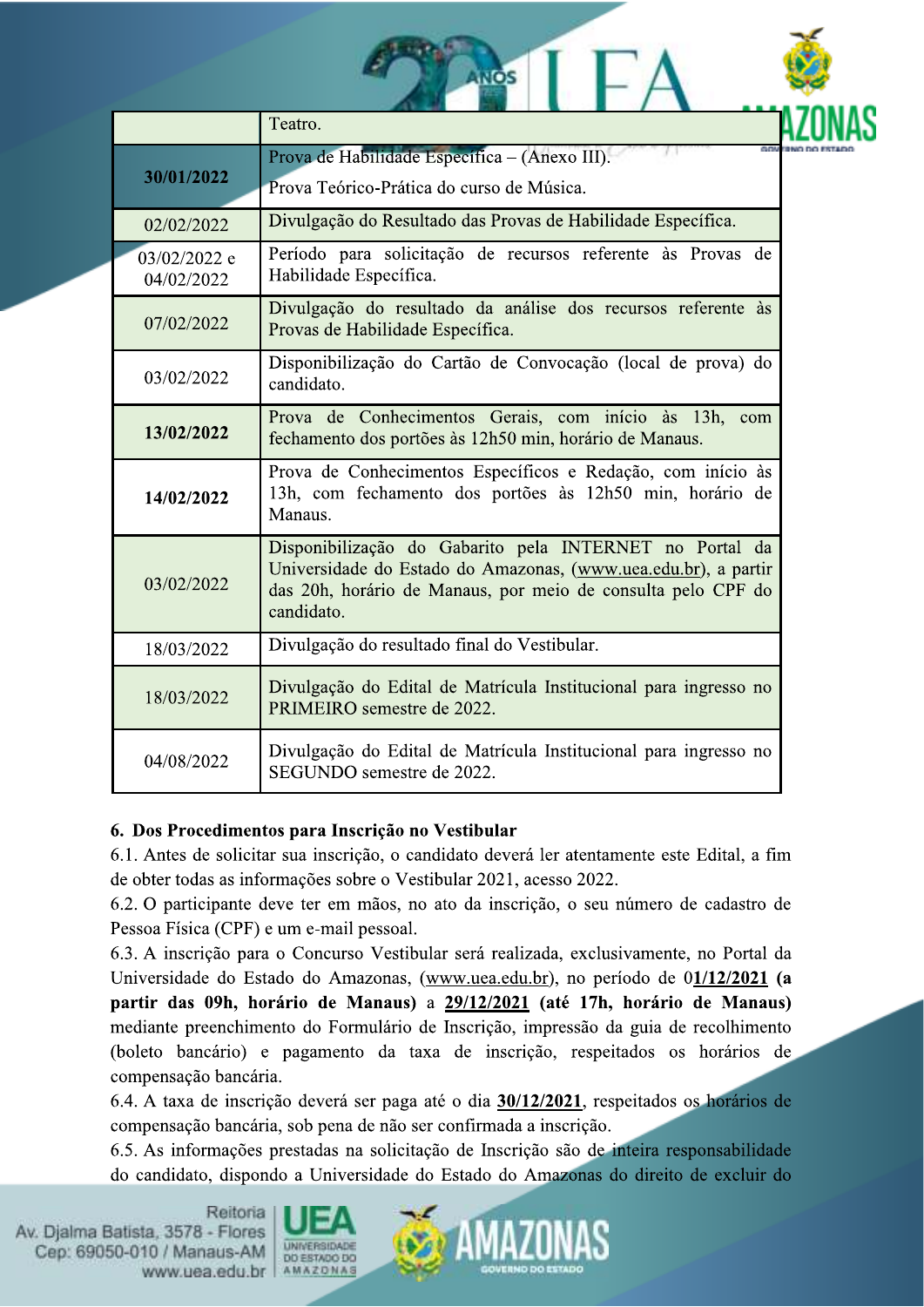Concurso Vestibular aquele que não preencher corretamente ormulário de In e/ou fornecer dados comprovadamente inverídicos. mhh b 7 stob b Lo

NOS

6.6. Ao preencher o Formulário de Inscrição o candidato deverá:

a) Informar o número do seu CPF;

b) Os candidatos também deverão escolher o GRUPO e o CURSO a que pertence a vaga que deseja disputar. (Itens 2 e 3);

c) O candidato ao curso de Música deverá optar por uma das seguintes modalidades:

| <b>MODALIDADE</b>  | <b>HABILITAÇÃO</b>                                                                                                        |
|--------------------|---------------------------------------------------------------------------------------------------------------------------|
| <b>Bacharelado</b> | Instrumento (Clarinete, Contrabaixo, Eufônio, Flauta<br>Transversal, Percussão, Piano, Trompa, Viola, Trombone e<br>Tuba) |
| Licenciatura       | Educação Musical                                                                                                          |
|                    | Instrumento (Clarinete, Contrabaixo, Flauta Transversal,  <br>Percussão, Piano, Trompa, Viola e Trombone)                 |

c.1) O candidato ao curso de Dança e Teatro deverá optar por uma das seguintes modalidades: Licenciatura ou Bacharelado;

c.2) O candidato ao curso de Música deverá indicar o instrumento para a Prova prática de Habilidade Específica (Anexo III).

d) Indicar uma segunda opção de curso respeitadas as orientações do item 1.6.2 (somente para os candidatos que concorrerão aos cursos de Dança, Teatro e Música);

e) Indicar a opção pela Língua Estrangeira de sua preferência (Inglês ou Espanhol);

f) Selecionar a cidade onde deseja realizar as provas;

g) Indicar a condição, quando for o caso, para atendimento especial (acessibilidade);

h) Fornecer todos os demais dados pessoais que lhe forem solicitados no Formulário de Inscrição;

i) Preencher o questionário socioeconômico-cultural;

j) Efetuar rigorosa conferência de todos os dados fornecidos no seu Formulário de Inscrição antes de efetivá-la;

k) Efetivar a inscrição e imprimir, caso não tenha solicitado isenção, a guia de recolhimento (boleto bancário) para pagamento da taxa de inscrição.

6.7. Após o preenchimento e confirmação do formulário de inscrição, e antes do pagamento do boleto bancário, caso seja constatado algum erro referente aos dados preenchidos, o candidato deverá entrar em contato no Portal da Fundação VUNESP, área do candidato, (www.vunesp.com.br) para **pedir o cancelamento** do seu registro e assim, poder efetuar uma nova inscrição. A solicitação de cancelamento de registro para a efetivação de nova inscrição deverá ser feita com antecedência, respeitados os prazos estabelecidos no Edital.

6.8. Após o preenchimento do Formulário de Inscrição, o candidato que não solicitou isenção ou teve o pedido de isenção indeferido, deverá imprimir a guia de recolhimento (boleto bancário) para pagamento da taxa de inscrição no valor de R\$ 100,00 (cem reais),



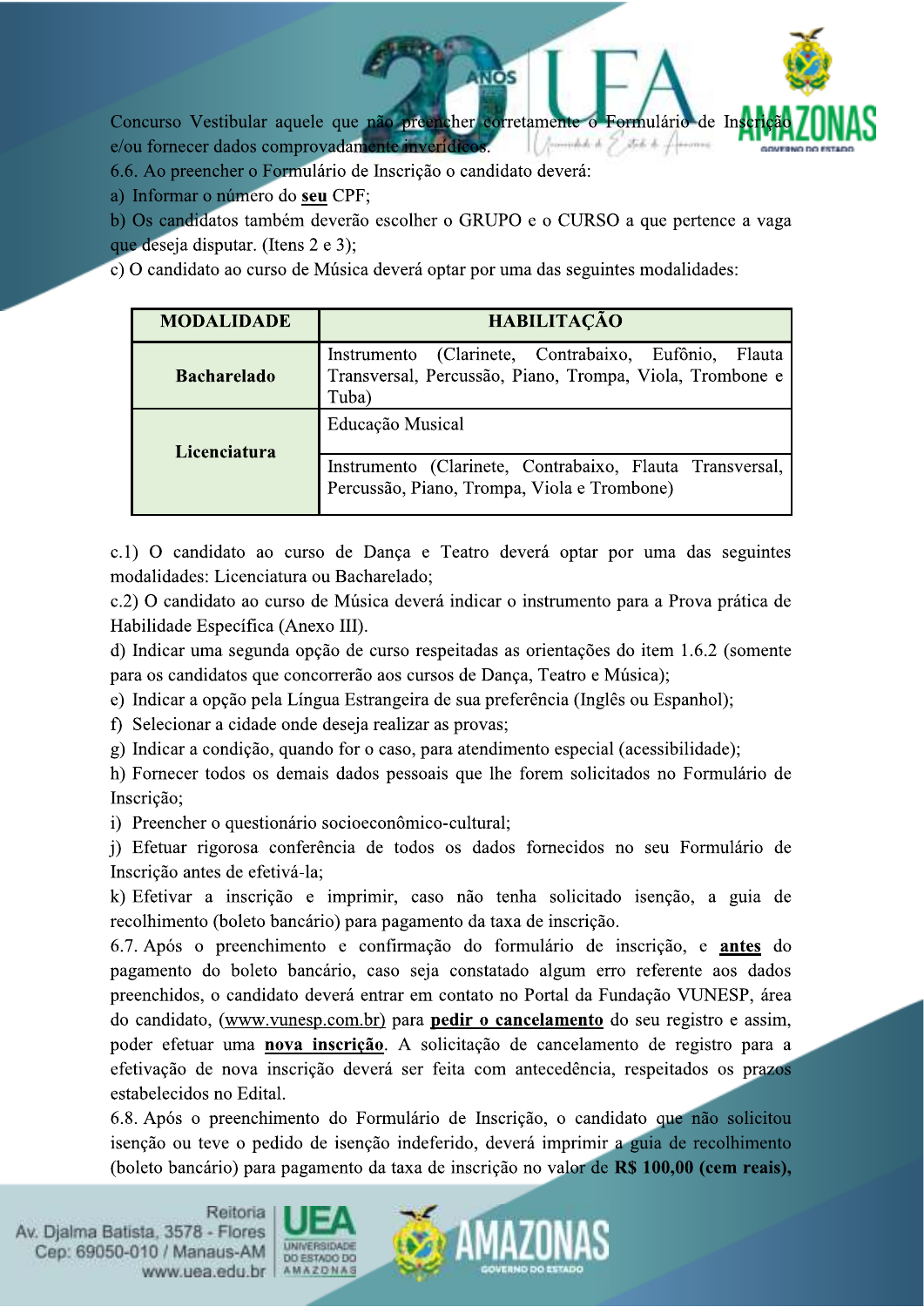devendo fazê-lo em qualquer agência bancária. As inscrições somente serão confirmada

após a comprovação do pagamento da taxa de inscrição, até a data estabelecida em Edital, observado o horário normal de funcionamento bancário. Após o pagamento da taxa de inscrição não será permitida ao candidato a troca de opção de Grupo, de Curso, de Língua Estrangeira ou de cidade de realização das provas.

**INOS** 

6.8.1. Após as 17h, do último dia do período de inscrição (29/12/2021), a ficha de inscrição e o boleto bancário não estarão mais disponibilizados no site.

6.8.2. O candidato poderá reimprimir o boleto bancário, caso necessário, no máximo até às 17h do último dia de inscrição (29/12/2021), para pagamento até 30/12/2021.

6.9. Não será aceito pagamento da taxa de inscrição por depósito em caixa eletrônico, pelo correio, fac-símile, transferência eletrônica, DOC, DOC eletrônico, ordem de pagamento ou depósito comum em conta corrente, condicional ou fora do período estabelecido para a inscrição ou qualquer outro meio que não especificado. O pagamento por agendamento somente será aceito se comprovada a sua efetivação dentro do período de inscrição.

6.9.1. O correspondente pagamento da taxa de inscrição poderá ser efetuado em cartão de débito, dinheiro ou em cheque, em qualquer agência bancária.

6.10. A efetivação da inscrição ocorrerá após a confirmação, pelo banco, do pagamento do boleto referente à taxa. O candidato poderá obter a confirmação sobre a efetivação de sua inscrição no Portal da VUNESP www.vunesp.com.br – "Área do Candidato", depois de 3 dias úteis após o pagamento do boleto bancário. Caso seja detectada qualquer inconsistência na efetivação do pagamento o candidato deverá entrar em contato com o Disque VUNESP (11) 3874-6300, das 8h às 18h (Horário de Brasília), de segunda a sábado, exceto feriados, ou no link "Área do Candidato" – "FALE CONOSCO" no site www.vunesp.com.br, para verificar o ocorrido.

6.11. A Universidade do Estado do Amazonas e a Fundação VUNESP não se responsabilizam por solicitações de inscrições via Internet não recebidas, por motivo de ordem técnica dos computadores, falha de comunicação, congestionamento das linhas de comunicação, falta de energia elétrica, bem como outros fatores de ordem técnica que impossibilitem a transferência de dados.

6.12. Não haverá, em hipótese alguma, devolução da taxa de inscrição, salvo em caso de cancelamento do concurso por conveniência da Universidade.

6.13. Quando o candidato realizar mais de uma inscrição será considerada válida apenas a inscrição correspondente ao último boleto pago.

6.14. Cabe ao candidato quaisquer despesas para a realização do Concurso Vestibular, como inscrição, transporte, estadia, alimentação, e demais de natureza similar, mesmo em caso de cancelamento, anulação, remarcação de novas datas, inclusive ocasionados por caso fortuito ou força maior.

## 7. Dos Procedimentos para Solicitação de Isenção do Pagamento da Taxa de Inscrição

7.1. O candidato que desejar o benefício da isenção de pagamento da taxa de inscrição: Trabalhadores com renda mensal igual ou inferior a 03 (três) salários mínimos (R\$3.300,00), os trabalhadores que se encontram desempregados, os autônomos ou dependentes econômicos de responsável legal, deverão realizar a solicitação da isenção no



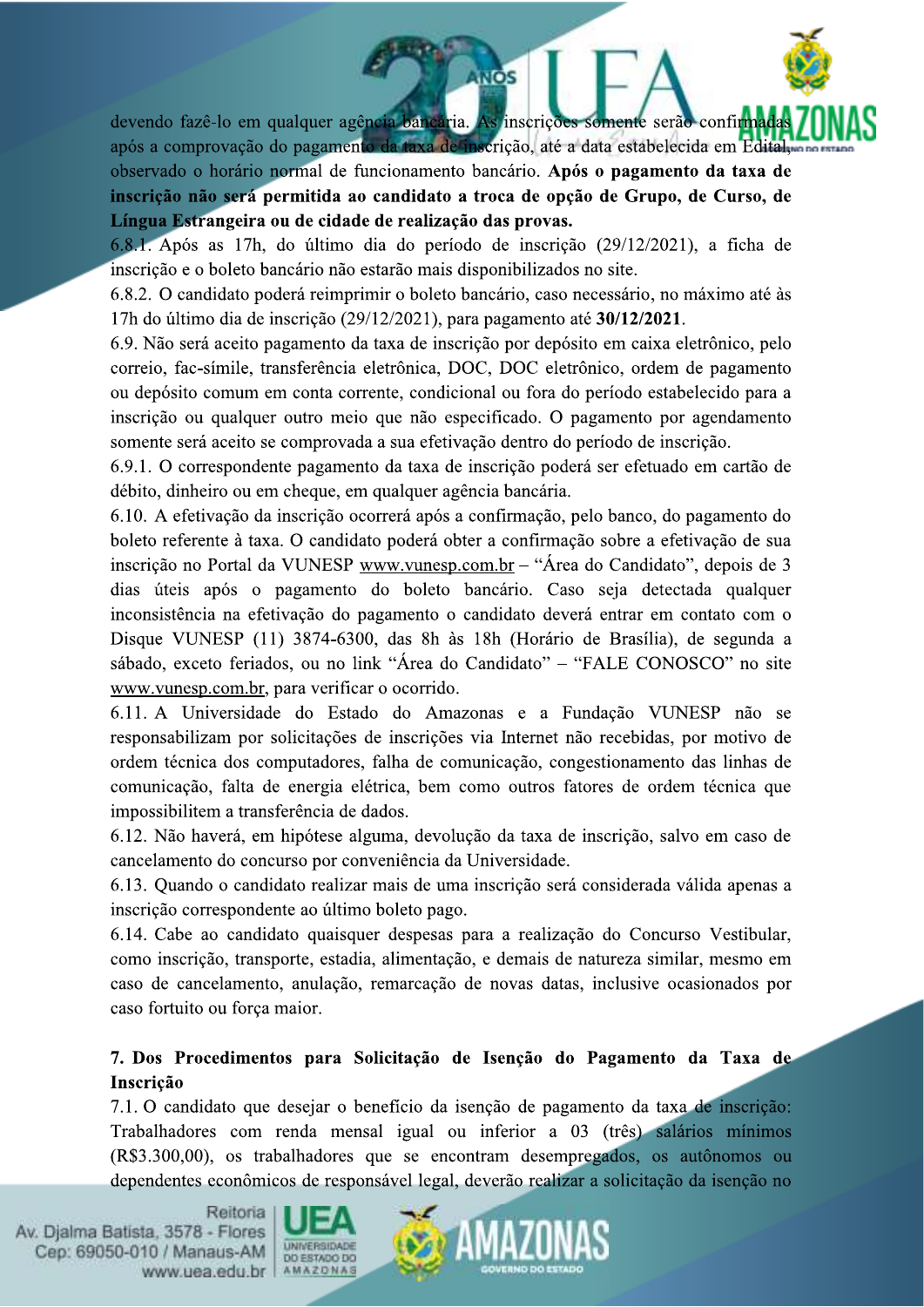período de 25/11/2021 (a partir das 09h, horário de Manaus) a 30/11/2021 (até 17h, ho de Manaus) e observar o disposto no Anexo I – Manual de Isenção deste Edital, disponíve no Portal da Universidade do Estado do Amazonas, (www.uea.edu.br).

**NOS** 

## 8. Dos Procedimentos para Solicitação de Atendimento Especial

8.1. O candidato com deficiência e/ou com necessidades de atendimento especial, além de inscrever-se pelo Portal da Universidade do Estado do Amazonas, (www.uea.edu.br), deverá acessar a Área do Candidato, selecionar o link "Envio de Documentos" e realizar o envio do laudo médico, por meio digital *(upload)*. O laudo médico deverá ser enviado digitalizado com tamanho de até 500 kB e em uma das seguintes extensões: "pdf" ou "png" ou "jpeg". O laudo emitido por especialista deverá ser postado durante o período de inscrição, até 29/12/2021 (até 17h, horário de Manaus), e deverá descrever com precisão a natureza, o tipo e o grau de deficiência, bem como as condições necessárias para a realização das provas. Havendo necessidade de provas em tamanho ampliado, o candidato deverá indicar o grau de ampliação, no ato da inscrição.

8.2. A ausência das informações, conforme estabelecido no item anterior implica aceitação pelo candidato de realizar as provas em condições idênticas as dos demais candidatos.

8.3. O candidato com deficiência participará deste Concurso Vestibular em igualdade de condições com os demais.

8.4. Não serão analisados documentos ilegíveis e/ou com rasuras ou provenientes de arquivo corrompido.

## 9. Do Cartão de Convocação (local de prova) do candidato:

9.1. O Cartão de Convocação (local de prova) do candidato confirma sua inscrição e o convoca para as provas. O Cartão será obtido pela Internet, no Portal da Universidade do Estado do Amazonas, (www.uea.edu.br), por meio do número do CPF do candidato, e estará disponível a partir de 03/02/2022.

9.2. O Cartão de Convocação (local de prova) conterá os seguintes dados:

a) Nome completo do candidato;

- b) Número de inscrição no concurso;
- c) Documento de identidade:
- $d)$  CPF:
- e) Opção do curso, turno, município e grupo;
- f) Data, local e hora da prova;
- g) Opção de Língua estrangeira;
- h) Atendimento especial.

9.3. É obrigação do candidato proceder a conferência dos dados contidos no seu Cartão de Convocação (local de prova).

9.3.1 Realizada a inscrição, o candidato que, eventualmente, necessitar alterar algum dado cadastral (nome, número de documento de identidade, sexo, data de nascimento, endereço, etc.), poderá efetuar a alteração pela internet acessando o site www.vunesp.com.br, na área do Candidato.

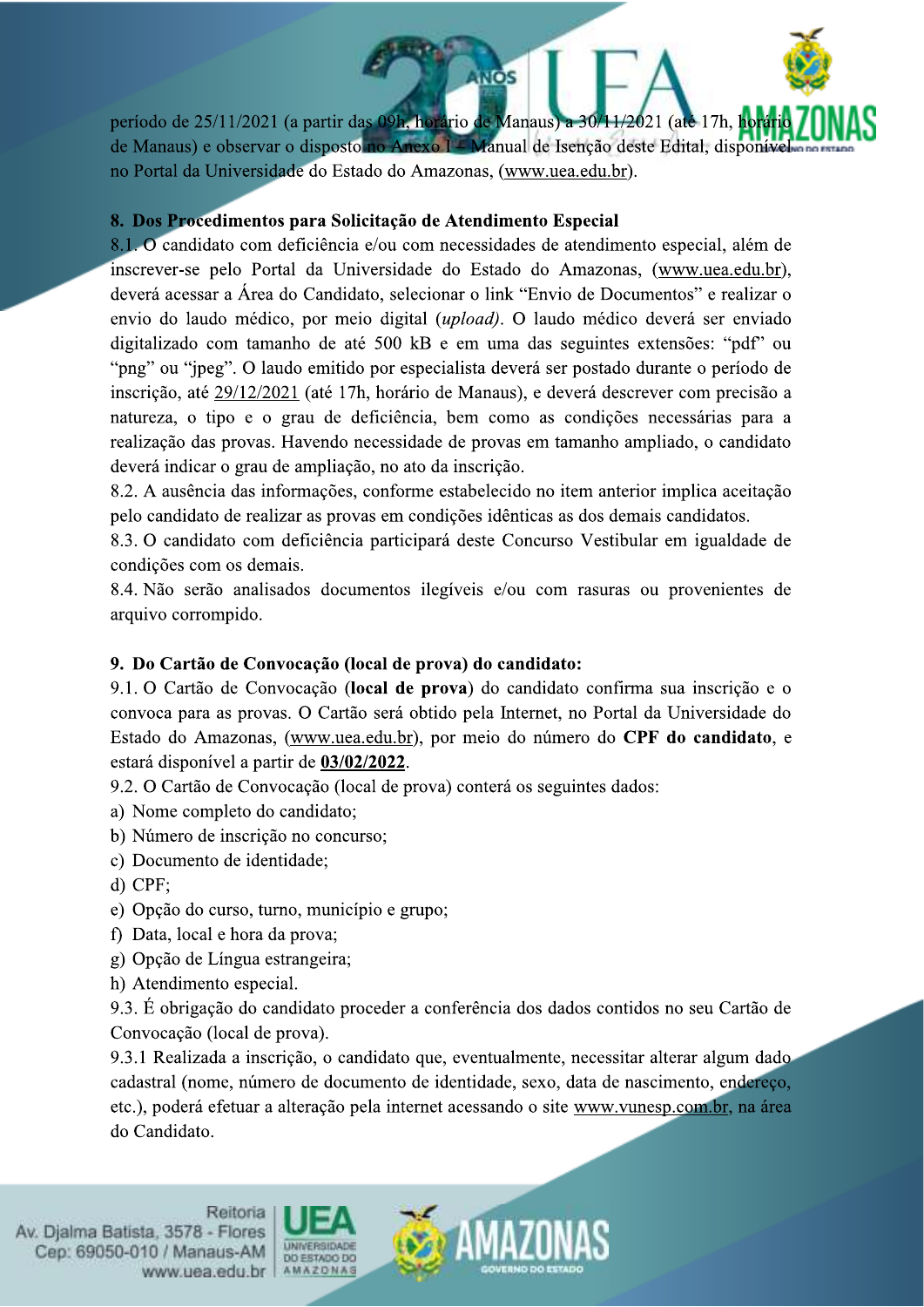9.3.2 As eventuais alterações cadastrais realizadas após 02 (dois) dias do encerrament período de inscrições e do pagamento da taxa não serão contempladas na convocação para. as provas, mas somente para as próximas fases do Vestibular.

**INOS** 

9.3.3 NÃO EXISTE POSSIBILIDADE DE ALTERAR CURSO E/OU GRUPO.

9.4. Se o candidato não localizar, no Portal da Universidade do Estado do Amazonas (www.uea.edu.br), o seu Cartão de Convocação (local de prova), deverá entrar em contato com a Fundação VUNESP pelo telefone (11) 3874-6300, das 8h às 18h, de segunda a sábado, exceto feriados (Horário de Brasília), ou no link "Área do Candidato" - "FALE CONOSCO" no site www.vunesp.com.br, para verificar o ocorrido.

9.5. Não serão fornecidos por telefone dados do Cartão de Convocação (local de prova).

9.6. Não haverá envio da convocação pelos correios ou por quaisquer outros meios.

### 10. Das Provas:

## 10.1. Da Prova de Habilidade Específica – Cursos de Música, Teatro e Dança.

### 10.1.1. Curso de Música

10.1.1.1. O candidato ao curso de Música deverá optar, no ato da inscrição, por uma das seguintes modalidades: Bacharelado em Instrumento, Licenciatura em Educação Musical, Licenciatura em Instrumento, conforme descrito no Anexo III.

10.1.1.2. A prova de Habilidade Específica do curso de música possui caráter classificatório e eliminatório, e será realizada na Escola Superior de Artes e Turismo, à Rua Leonardo Malcher, 1728 – Praça 14, Manaus – AM, por todos os candidatos inscritos para o referido curso, conforme normas específicas e conteúdo detalhado no Anexo III.

10.1.1.3. O candidato ao curso de música deverá comparecer ao local designado para a realização da prova de Habilidade Específica com antecedência mínima de uma hora do horário fixado no Anexo III deste Edital, portando documento original de identidade oficial com fotografia, conforme o item 10.2.3 (subitem "d").

10.1.1.4. O candidato ao curso de Música deverá chegar ao local da prova portando o instrumento ou material necessário à sua performance, exceto quando o instrumento musical escolhido for piano.

10.1.1.5. O candidato será submetido a uma Prova Teórica e uma Prova Prática conforme a modalidade e habilitação descrita no Anexo III. O candidato que não comparecer a Prova Teórica ou a Prova Prática será eliminado do Concurso Vestibular.

10.1.1.6. A nota final do candidato na prova teórico-prática totalizará até 100 (cem) pontos; sendo desclassificado da Prova de Habilidade Específica o candidato que obtiver nota inferior a 50 (cinquenta) pontos ou que obtiver nota 0 (zero) em uma das Provas, conforme descrito no Anexo III.

## 10.1.2. Curso de Dança

10.1.2.1.O candidato ao curso de Dança deverá optar no ato da inscrição por uma das modalidades: Bacharelado ou Licenciatura.

10.1.2.2. O candidato ao curso de dança será submetido à Prova de Habilidade Específica que compreenderá a apresentação de uma coreografia, enviada por vídeo, conforme descrito no Anexo III deste Edital.



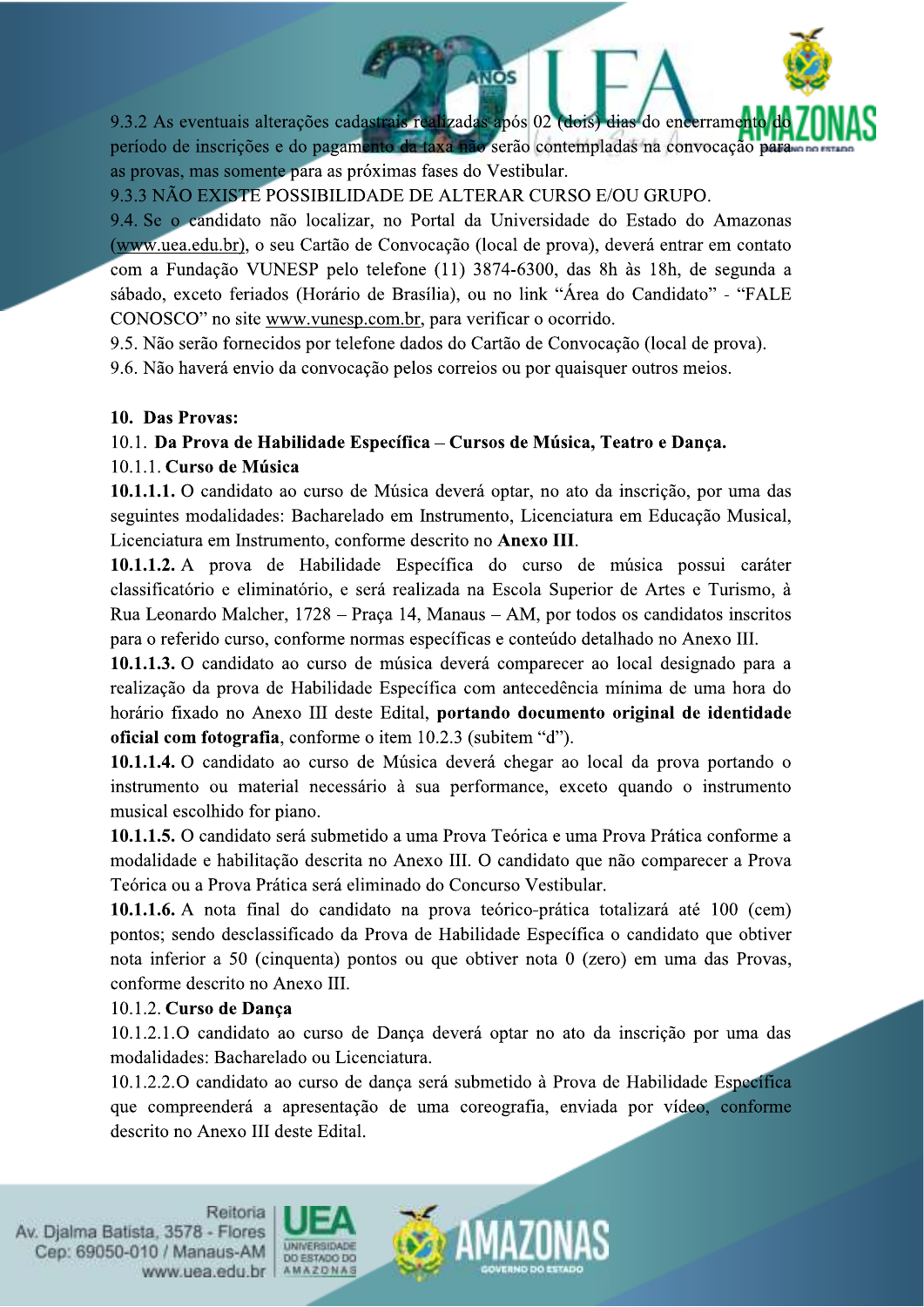10.1.2.3.A gravação e o envio do vídeo da coreografia deverão obedecer aos técnicos estabelecidos no Anexo III deste Edital. O candidato que não obedecer este critérios será desclassificado da Prova de Habilidade Específica.

**NOS** 

10.1.2.4. O candidato que não enviar o vídeo, no prazo estabelecido no anexo III, será eliminado do Concurso.

10.1.2.5.A nota final do candidato na Prova de Habilidade Específica (avaliação da Coreografia enviada por vídeo) corresponde até 100 (cem) pontos. Sendo considerado desclassificado da Prova de Habilidade Específica o candidato que obtiver nota inferior a 50 (cinquenta) pontos.

### 10.1.3. Curso de Teatro:

10.1.3.1.0 candidato ao curso de Teatro deverá optar no ato da inscrição por uma das modalidades: Bacharelado ou Licenciatura.

10.1.3.2.O candidato ao curso de teatro será submetido à Prova de Habilidade Específica que compreenderá a interpretação de um texto (Prova Prática), enviada por vídeo, conforme descrito no Anexo III deste Edital.

10.1.3.3.0 texto que deverá ser interpretado pelo candidato está disponível no Anexo III deste Edital.

10.1.3.4. A gravação e o envio do vídeo da interpretação deverão obedecer aos critérios técnicos estabelecidos no Anexo III deste Edital. O candidato que não obedecer estes critérios será desclassificado da Prova de Habilidade Específica.

10.1.3.5.0 candidato que não enviar o vídeo, no prazo estabelecido no anexo III, será eliminado do Concurso.

10.1.3.6.A nota final do candidato na Prova de Habilidade Específica (avaliação da interpretação enviada por vídeo) corresponde até 100 (cem) pontos. Sendo considerado desclassificado da Prova de Habilidade Específica o candidato que obtiver nota inferior a 50 (cinquenta) pontos.

## 10.2. Da Prova de Conhecimentos Gerais

10.2.1. Todos os candidatos serão submetidos a uma prova, com questões objetivas de Conhecimentos Gerais, de caráter classificatório e eliminatório, conforme conteúdo programático detalhado no Anexo II.

10.2.2. A Prova de Conhecimentos Gerais será realizada em 13/02/2022, com início às 13h (treze horas), horário de Manaus. Os portões de acesso aos locais de prova serão fechados impreterivelmente às 12h50min (doze horas e cinquenta minutos), horário de Manaus.

10.2.3. O candidato deverá comparecer ao local designado para a realização das provas com antecedência mínima de uma hora do horário fixado para o fechamento dos portões, observadas as seguintes regras:

a) Portar documento original de identidade oficial com fotografia;

b) Portar caneta esferográfica transparente com tinta de cor preta;

c) Os portões de acesso aos locais de prova serão fechados às 12h50min (doze horas e cinquenta minutos), horário de Manaus. Em hipótese alguma será permitida a entrada de candidato que chegar ao local de realização das provas depois desse horário;

d) Serão considerados documentos de identidade: carteiras expedidas pelos Comandos Militares, pelas Secretarias de Segurança Pública, pelos Institutos de Identificação, pelas Polícias Militares e pelos Corpos de Bombeiros Militares; carteiras expedidas pelos órgãos



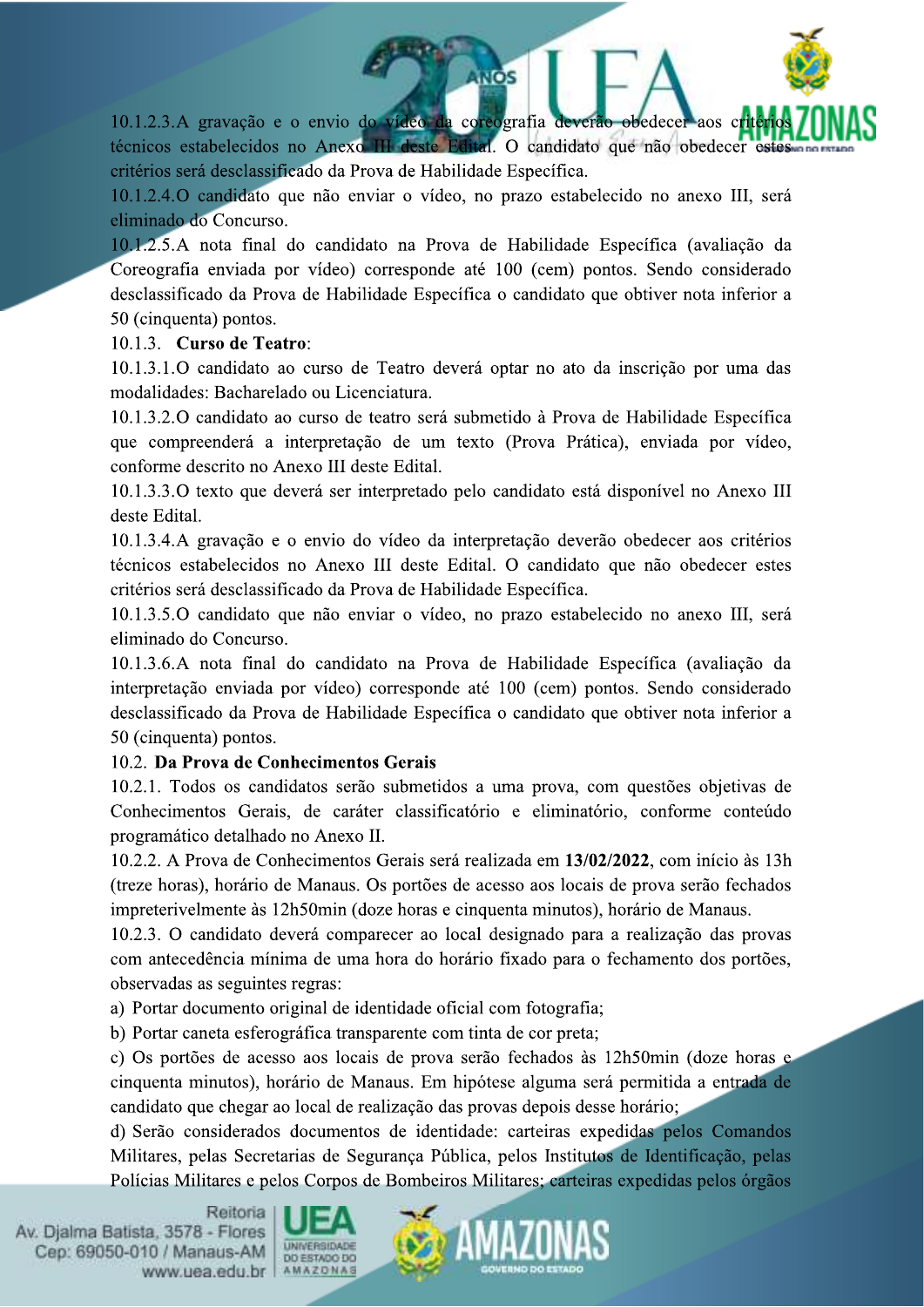fiscalizadores de exercício profissional (ordens, conselhos, etc.); passaporte; certificado reservista, carteiras funcionais do Ministério Público; carteiras funcionais expedidas por órgão público que, por lei federal, valham como identidade; carteira de trabalho; carteira nacional de habilitação (somente o modelo novo, com foto); Identidade expedida pelo Ministério da Justiça para estrangeiros, inclusive aqueles reconhecidos como refugiados, em consonância com a Lei nº 9.474, de 22 de julho de 1997; Carteira de Registro Nacional Migratório, de que trata a Lei nº 13.445, de 24 de maio de 2017; Documento Provisório de Registro Nacional Migratório, de que trata o Decreto nº 9.277, de 5 de fevereiro de 2018; e) Não serão aceitos como documentos de identidade: Documentos digitais, certidões de nascimento, títulos eleitorais, carteiras de motorista (modelo antigo), carteiras de estudante, carteiras funcionais sem valor de identidade, nem documentos ilegíveis, não identificáveis e/ou danificados:

**ANOS** 

f) Não será aceita cópia de documento de identidade, ainda que autenticada, nem protocolo de documento de requerimento de segunda via;

g) Caso o candidato se encontre impossibilitado de apresentar o seu documento de identificação por motivo de extravio, perda, furto ou roubo; somente realizará a prova com a apresentação do Boletim de Ocorrência (B.O.) expedido por órgão policial a, no máximo, 90 (noventa) dias do primeiro dia de aplicação da Prova e outro documento de identificação com foto;

h) O candidato na situação acima citada deverá realizar a identificação especial em formulário próprio, na sala da Coordenação;

i) Não será permitido a qualquer candidato realizar prova fora do local ou da sala indicados no Cartão de Convocação (local de prova);

i) Serão entregues ao candidato, ao início do tempo fixado, o caderno de questões objetivas e a folha de respostas, na qual deverá assinalar as respostas às questões da prova;

k) O tempo para a realização da prova de Conhecimentos Gerais será de 04 (quatro) horas;

1) O candidato só poderá deixar a sala definitivamente, a partir das 16h (dezesseis horas), horário de Manaus, independente do tempo em que concluiu a prova;

m) Após o término de sua prova, o candidato deverá entregar ao fiscal a Folha de Respostas original e o Caderno de Questões (em hipótese alguma o candidato poderá levar o Caderno de Ouestões).

10.2.4. A prova de Conhecimentos Gerais será composta de 84 (oitenta e quatro) questões obietivas, com 05 (cinco) alternativas, sendo 12 (doze) questões de Comunicação e Expressão, das quais 08 (oito) questões de Língua Portuguesa, incluindo manifestações artísticas regionais e Literatura; e 04 (quatro) questões de Língua Estrangeira moderna -Inglês ou Espanhol; 12 (doze) questões de História e Filosofia; 12 (doze) questões de Geografia; 12 (doze) questões de Biologia; 12 (doze) questões de Matemática; 12 (doze) questões de Física e 12(doze) questões de Ouímica.

10.2.5. Em hipótese alguma haverá segunda chamada para a realização de prova, vistas, revisão ou recontagem de pontos.

10.2.6. Ao transferir as alternativas escolhidas para a folha de resposta, o candidato deverá preencher, totalmente, o espaço da quadrícula correspondente, sem ultrapassar seus limites, sob pena de nulidade da resposta.



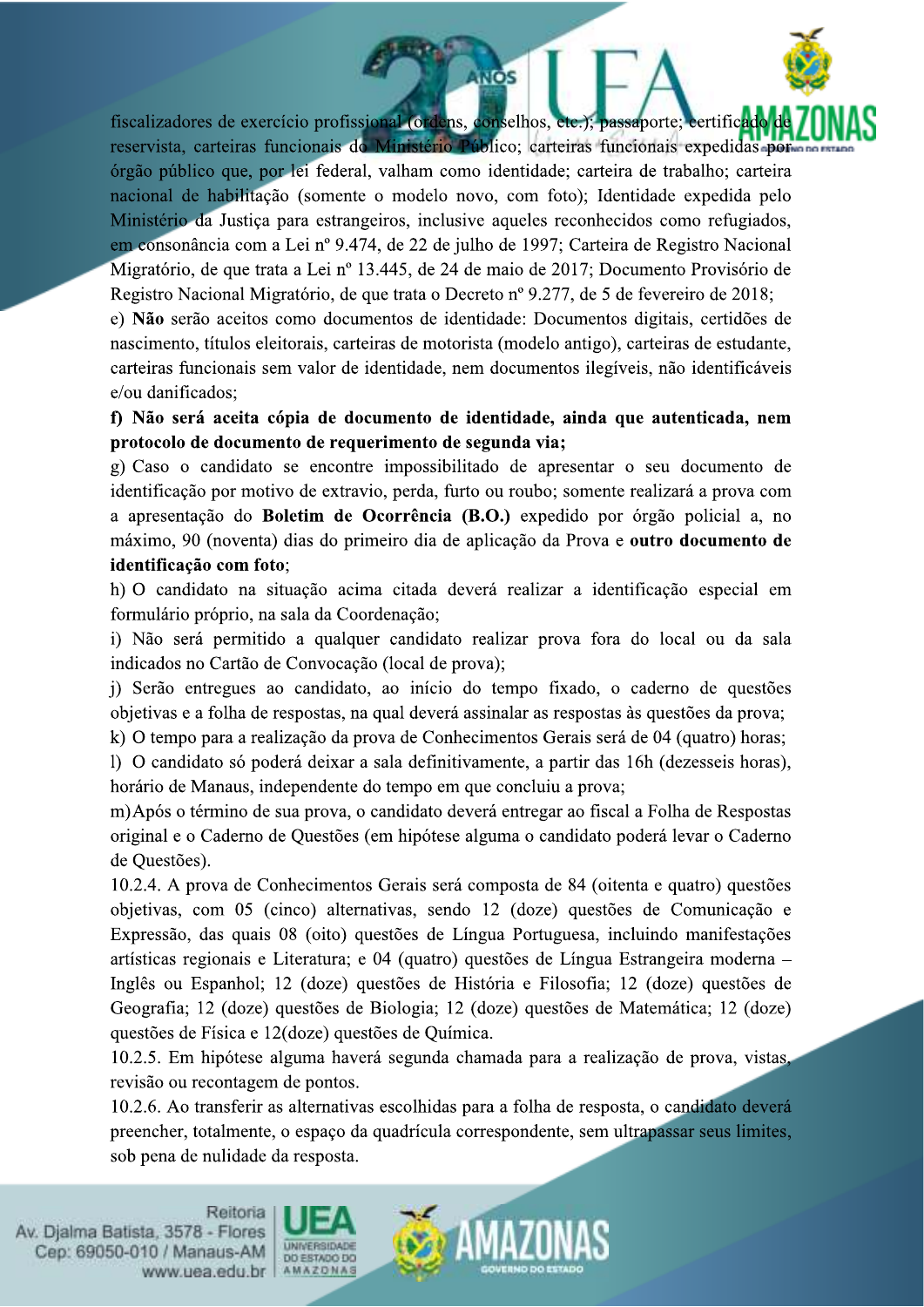10.2.7. O candidato deverá marcar apenas uma resposta para cada questão, sob pe uhh b. T. nulidade.  $JLRL$ 

10.2.8. Todas as questões da Prova de Conhecimentos Gerais terão o mesmo valor e a nota será na escala de 0 (zero) a 100 (cem). A nota da Prova de Conhecimentos Gerais (CG) será obtida por CG= nº de repostas certas X 100/84.

10.2.9. Será automaticamente eliminado o candidato que obtiver nota 0 (zero) na Prova de Conhecimentos Gerais.

10.2.10. A comissão não se responsabilizará pelo material trazido pelo candidato ao local de prova.

## 10.3. Da Prova de Conhecimentos Específicos e Redação

10.3.1. Os candidatos serão submetidos à Prova de Conhecimentos Específicos e Redação, de caráter classificatório e eliminatório, conforme conteúdo programático detalhado no Anexo II, observadas as seguintes regras:

a) As Provas de Conhecimentos Específicos e Redação serão realizadas em 14/02/2022, com início às 13h (treze horas). Os portões de acesso aos locais de prova serão fechados impreterivelmente às 12h50min (doze horas e cinquenta minutos), horário de Manaus.

b) O candidato deverá atender aos quesitos a, b, c, d, e, f, g, h, e i do item 10.2.3 deste Edital.

c) Serão entregues ao candidato, ao início do tempo fixado, o caderno de questões objetivas relativas à Prova de Conhecimentos Específicos e Redação, a Folha de Redação e a folha de respostas, na qual deverá assinalar as respostas às questões objetivas da prova.

d) O tempo para a realização da prova de Conhecimentos Específicos e Redação será de 04 (quatro) horas.

e) O candidato só poderá deixar a sala definitivamente, a partir das 16h (dezesseis horas), horário de Manaus.

f) Após o término das provas, o candidato deverá entregar ao fiscal a Folha de Respostas original, a Folha de Redação e o Caderno de Questões (em hipótese alguma o candidato poderá levar o Caderno de Questões).

10.3.2. Será automaticamente eliminado do concurso o candidato que deixar de comparecer ou obtiver a nota zero na Prova de Conhecimentos Específicos ou na Redação.

10.3.3. A nota será a soma dos pontos atribuídos na Prova de Conhecimentos Específicos e Redação, totalizando até 100 (cem) pontos.

## 10.3.4. Da Prova de Conhecimentos Específicos

10.3.4.1. A Prova de Conhecimentos Específicos será composta de 36 (trinta e seis) questões objetivas com 05 (cinco) alternativas.

10.3.4.2. As questões objetivas da Prova de Conhecimentos Específicos serão distribuídas segundo os seguintes critérios:

a) Para os Cursos de Medicina, Odontologia, Enfermagem, Licenciatura em Ciências Biológicas, Licenciatura em Química, Licenciatura em Educação Física, a prova será composta de 12 (doze) questões de Língua Portuguesa, 12 (doze) questões de Biologia e 12 (doze) questões de Química.

b) Para os Cursos de Administração, Direito, Bacharelado em Turismo, Licenciatura e Bacharelado em Música, Licenciatura e Bacharelado em Teatro, Licenciatura e Bacharelado em Dança, Licenciatura em Pedagogia, Licenciatura em Letras - Língua



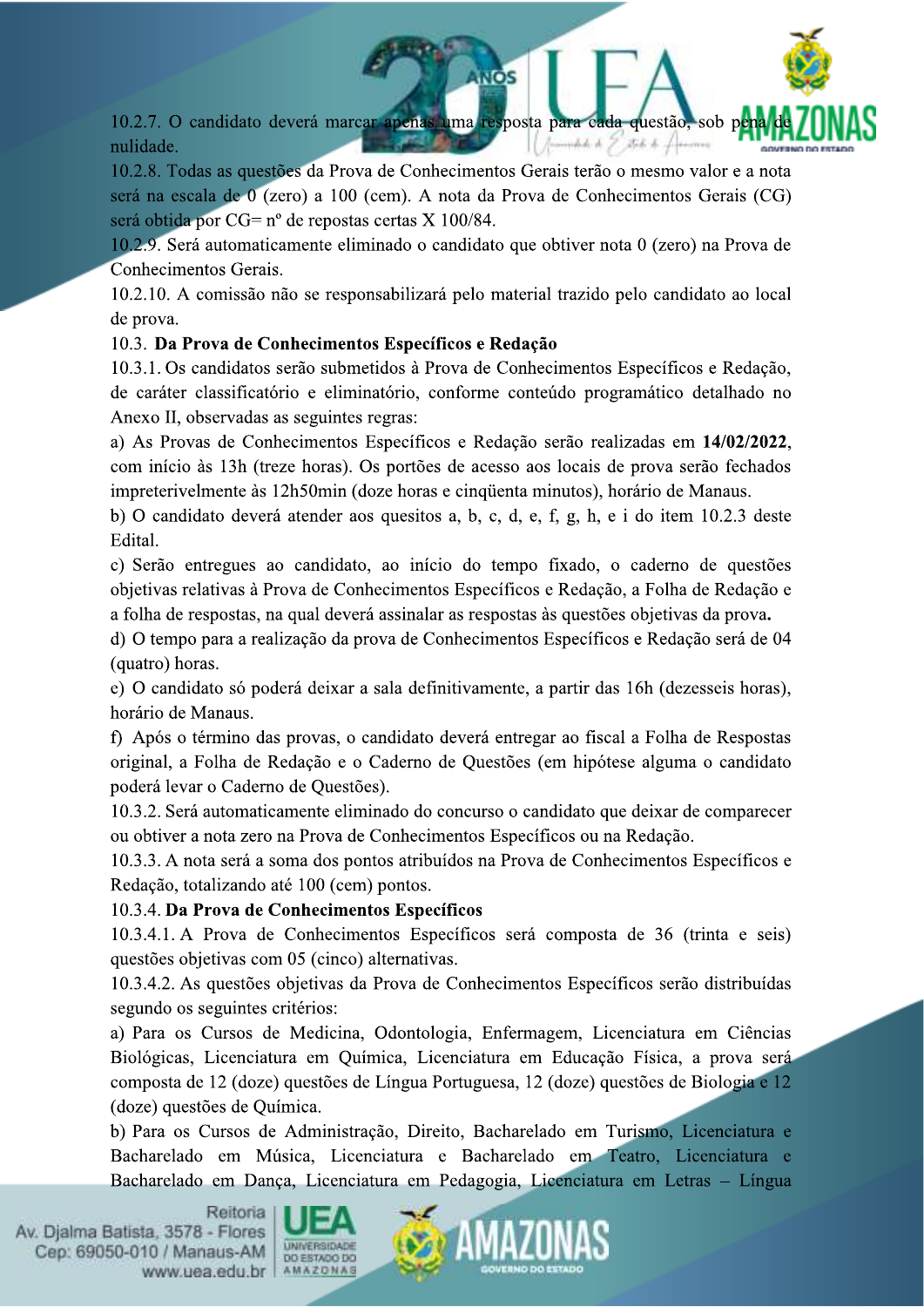Portuguesa, Licenciatura em Geografia, Licenciatura em História, Licenciatura em Língua Inglesa, a prova será composta de 12 (doze) questões de Língua Portuguesa, (doze) questões de Geografia, 12 (doze) questões de História e Filosofia.

**INOS** 

c) para os Cursos de Ciência da Computação, Licenciatura em Matemática, Licenciatura em Física, Licenciatura em Computação, Engenharias: Engenharia Civil, Engenharia da Computação, Engenharia de Controle e Automação, Engenharia Florestal, Engenharia da Produção, Engenharia Elétrica, Engenharia Mecânica, Engenharia Química, Engenharia de Materiais, Engenharia Eletrônica, Engenharia Naval, Meteorologia, Sistemas de Informação, Ciências Contábeis, Ciências Econômicas, Tecnologia em Design Digital, a prova será composta de 12 (doze) questões de Língua Portuguesa, 12 (doze) questões de Matemática e 12 (doze) questões de Física.

10.3.4.3. As questões de Língua Portuguesa serão comuns a todos os cursos.

10.3.4.4. Na Prova de Conhecimentos Específicos, com questões objetivas, o candidato deverá marcar apenas uma resposta para cada questão, sob pena de nulidade, e as respostas deverão ser assinaladas na Folha de Respostas.

10.3.4.5. A Prova de Conhecimentos Específicos valerá até 72 (setenta e dois) pontos, atribuídos 02 (dois) pontos para cada resposta certa às questões objetivas.

10.3.4.6. A comissão não se responsabilizará pelo material trazido pelo candidato ao local de prova.

## 10.3.5. Da Redação

10.3.5.1. A prova de Redação em Língua Portuguesa visa avaliar a capacidade do candidato para escrever um texto dissertativo-argumentativo, coeso e coerente, sobre um determinado tema, de acordo com a norma-padrão da língua portuguesa.

10.3.5.2. A Redação versará sobre tema específico e deverá ser desenvolvida em caderno próprio.

10.3.5.3. A Redação valerá até 28 (vinte e oito) pontos.

10.3.5.4. Os candidatos deverão observar o disposto no Anexo IV - Critérios de Avaliação da Redação.

## 11. Da Classificação Final

11.1. A nota final do candidato, excetuados os que concorrem às vagas dos cursos de Dança, Teatro e Música, será a média aritmética dos pontos obtidos na Prova de Conhecimento Gerais; Prova de Conhecimentos Específicos e Redação, totalizando no máximo 100 (cem) pontos.

11.2. A nota final do candidato aos cursos de Dança, Teatro e Música será a média aritmética dos pontos obtidos na Prova de Habilidade Específica; Prova de Conhecimentos Gerais; Prova de Conhecimentos Específicos e Redação, totalizando no máximo 100 (cem) nontos.

11.3. Serão convocados para a matrícula os candidatos com as melhores classificações de acordo com o quantitativo de vagas ofertadas por curso e grupo.

11.4. Ocorrendo empate na nota final, para efeito de classificação final proporcional ao número de vagas por curso, turno e grupo, os critérios para desempate serão pela ordem:

O maior número de pontos nas questões da Prova de Conhecimentos Específicos relativas às disciplinas:



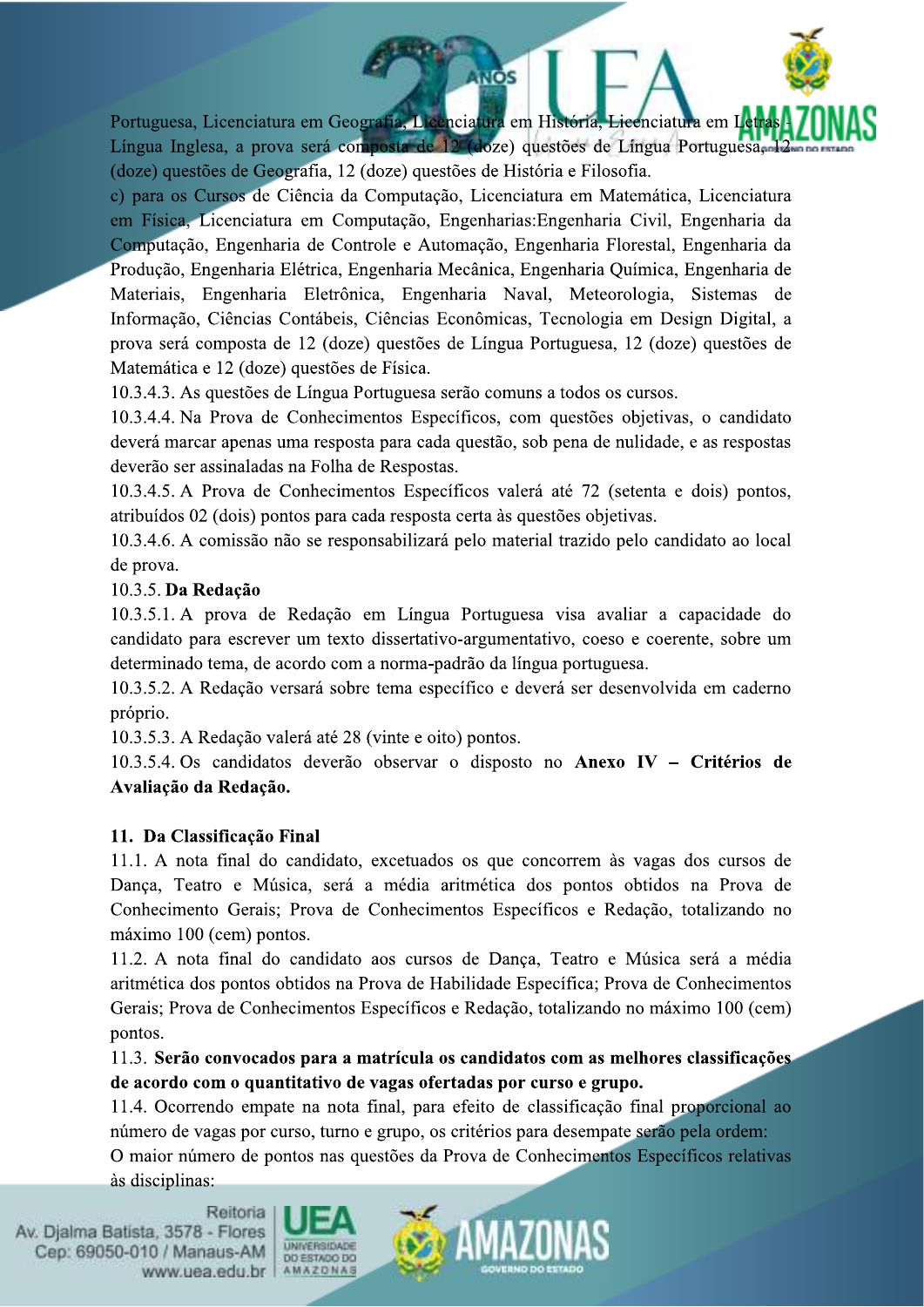I – Maior pontuação em Língua Portuguesa (para todos os cursos mhh h J stop k.



 $II$  – Maior pontuação em:

a) Biologia, para os cursos de Medicina, Odontologia, Enfermagem, Licenciatura em Ciências Biológicas, Licenciatura em Educação Física;

**NOS** 

b) Geografia, para os cursos de Licenciatura em Geografia e Bacharelado em Turismo;

c) História e Filosofia, para os cursos de Administração, Direito, Licenciatura em Pedagogia, Licenciatura em Letras - Língua Portuguesa, Licenciatura em História, Licenciatura e Bacharelado em Música, Licenciatura e Bacharelado em Dança, Licenciatura e Bacharelado em Teatro:

d) Ouímica, para o curso de Licenciatura em Ouímica;

e) Matemática, para os cursos de Ciência da Computação, Licenciatura em Matemática, Licenciatura em Física, Licenciatura em Computação, Engenharias: Engenharia Civil, Engenharia da Computação, Engenharia de Controle e Automação, Engenharia Florestal, Engenharia da Produção, Engenharia Elétrica, Engenharia Mecânica, Engenharia Química, Engenharia de Materiais, Engenharia Eletrônica, Engenharia Naval, Meteorologia, Sistemas de Informação, Ciências Contábeis, Ciências Econômicas e Tecnologia em Design Digital;

f) Inglês, para o curso de Licenciatura em Letras - Língua Inglesa.

III - Maior pontuação da Prova de Redação.

IV - Maior nota na Prova de Conhecimentos Gerais.

V - Maior idade.

### 12. Dos Recursos

12.1. Quaisquer recursos atinentes à Prova de Habilidade Específica de candidatos aos cursos de Dança, Teatro e Música deverão ser formulados por escrito, dentro do prazo máximo de 02 (dois) dias úteis, contados do término da prova e devidamente protocolados na Reitoria da UEA (Av. Djalma Batista, 3578 – Flores). Somente serão analisados os recursos que se reportarem à nulidade ou fraude.

12.2. Quaisquer recursos atinentes às Provas de Conhecimentos Gerais e Específicos que versem diretamente sobre violação ou infringência das normas do concurso, ocorridas durante a aplicação das provas de Conhecimentos Gerais e Específicos quanto à formulação das questões e ao gabarito, deverão ser formuladas no Portal da Fundação VUNESP, (www.vunesp.com.br), no link "Área do Candidato", no prazo de até 02 (dois) dias úteis, após a divulgação dos gabaritos.

12.2.1. Os recursos serão analisados pelas respectivas bancas examinadoras das provas, que proferirão decisão terminativa, constituindo-se em única e última instância.

12.2.2. Quando o recurso se referir ao gabarito da prova objetiva deverá ser elaborado de forma individualizada, ou seja, 01 (um) recurso para cada questão e a decisão será tomada mediante parecer técnico da Banca Examinadora.

12.2.3. A pontuação relativa à (s) questão (ões) anulada(s) será atribuída a todos os candidatos presentes na prova.

12.2.4. As decisões em relação aos recursos interpostos serão divulgadas no Portal da Universidade do Estado do Amazonas (www.uea.edu.br).



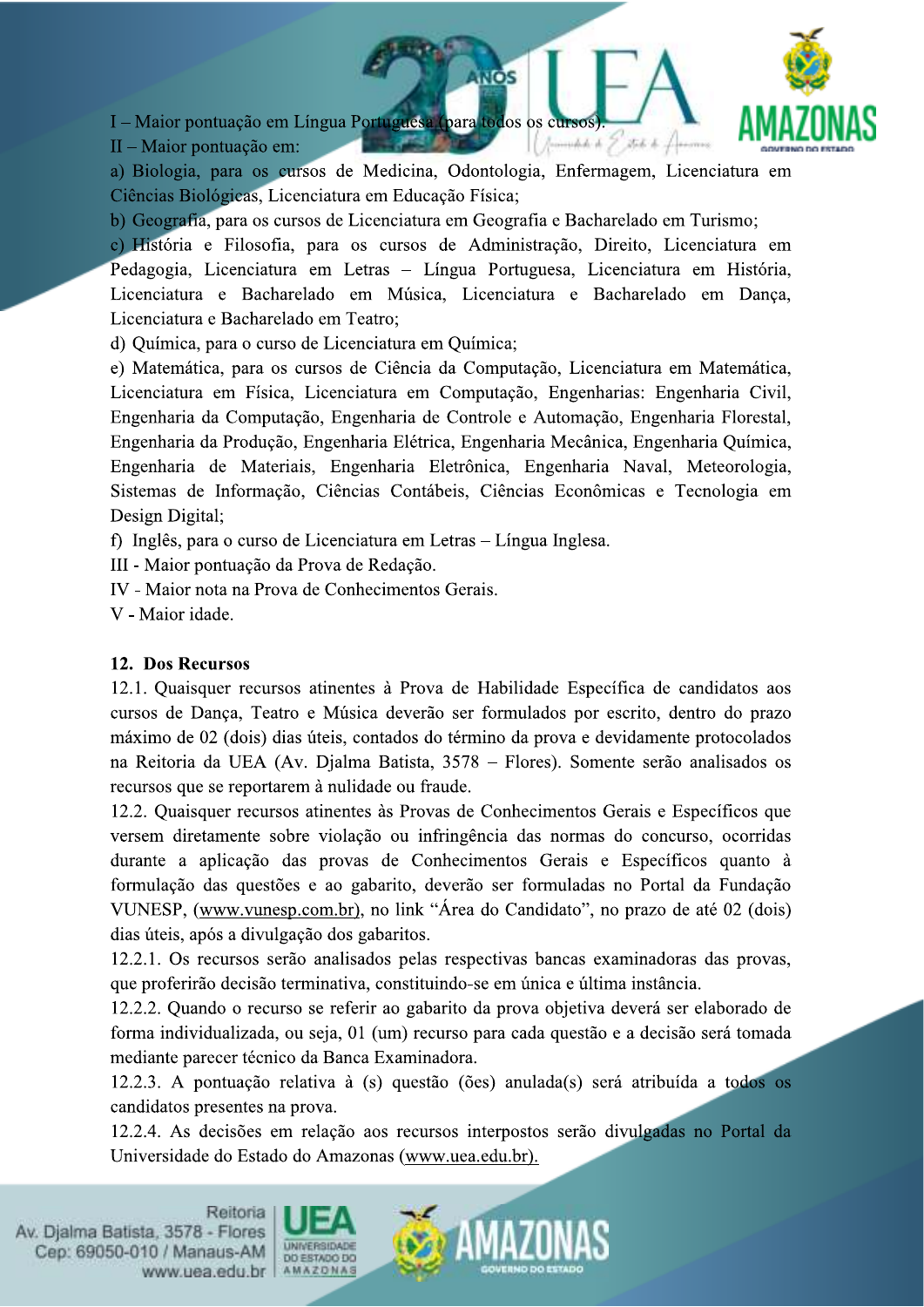12.2.5 O candidato poderá interpor recurso quanto às notas das provas objetivas e Reda e da classificação final, no prazo de 02 (dois) dias úteis após a divulgação do resultado em formulário próprio no Portal da Fundação VUNESP (www.vunesp.com.br).

**ANOS** 

12.2.6. No caso de provimento do recurso interposto dentro das especificações, esse poderá, eventualmente, alterar a nota/classificação inicial obtida pelo candidato para uma nota/classificação superior ou inferior, ou ainda poderá ocorrer a desclassificação do candidato que não obtiver a nota mínima exigida para habilitação.

12.2.7. O recurso interposto fora da forma e dos prazos estipulados neste Capítulo não será conhecido, bem como não será conhecido aquele que não apresentar fundamentação e embasamento, ou aquele que não atender às instruções constantes do link "Recursos" na página específica do Concurso Público.

12.2.8. Não será aceito e conhecido recurso interposto por qualquer outro meio além do previsto neste Edital.

12.2.9. Não será aceito pedido de revisão de recurso e/ou recurso de recurso.

12.2.10. O gabarito divulgado poderá ser alterado em função da análise dos recursos interpostos e, caso haja anulação ou alteração do gabarito, as provas serão corrigidas de acordo com o gabarito oficial definitivo.

12.2.11. Somente serão considerados os recursos interpostos para a fase a que se referem e no prazo estipulado, não sendo aceito, portanto, recursos interpostos em prazo destinado a evento diverso daquele em andamento.

12.2.12. A interposição de recurso não obsta o regular andamento do cronograma do Concurso.

12.3. No caso de recurso em pendência à época da realização de algumas das etapas do Concurso, o candidato poderá participar condicionalmente da etapa seguinte.

12.3.1. O candidato que não interpuser recurso no prazo mencionado será responsável pelas consequências advindas de sua omissão.

12.3.2. Quando da publicação do resultado das provas, serão disponibilizados os espelhos das folhas definitivas de respostas das provas (partes objetivas e redação).

# 13. Da Divulgação do Resultado

13.1. A classificação final dos candidatos será divulgada a partir de 18/03/2022 no Portal da Universidade do Estado do Amazonas (www.uea.edu.br).

13.2. É de inteira responsabilidade do candidato procurar o seu nome nas listagens de convocações para a matrícula disponibilizadas no Portal da Universidade do Estado do Amazonas, (www.uea.edu.br).

# 14. Da Matrícula Institucional

14.1. A convocação para a matrícula institucional dos candidatos classificados será feita pela Universidade do Estado do Amazonas, sob a coordenação da Pró-Reitoria de Ensino de Graduação, respeitadas as normas a serem fixadas em Edital de Matrícula a ser divulgado em data provável de 18/03/2022, para o primeiro semestre letivo de 2022 e 04/08/2022, para o segundo semestre letivo de 2022, no endereco eletrônica http://www.uea.edu.br.



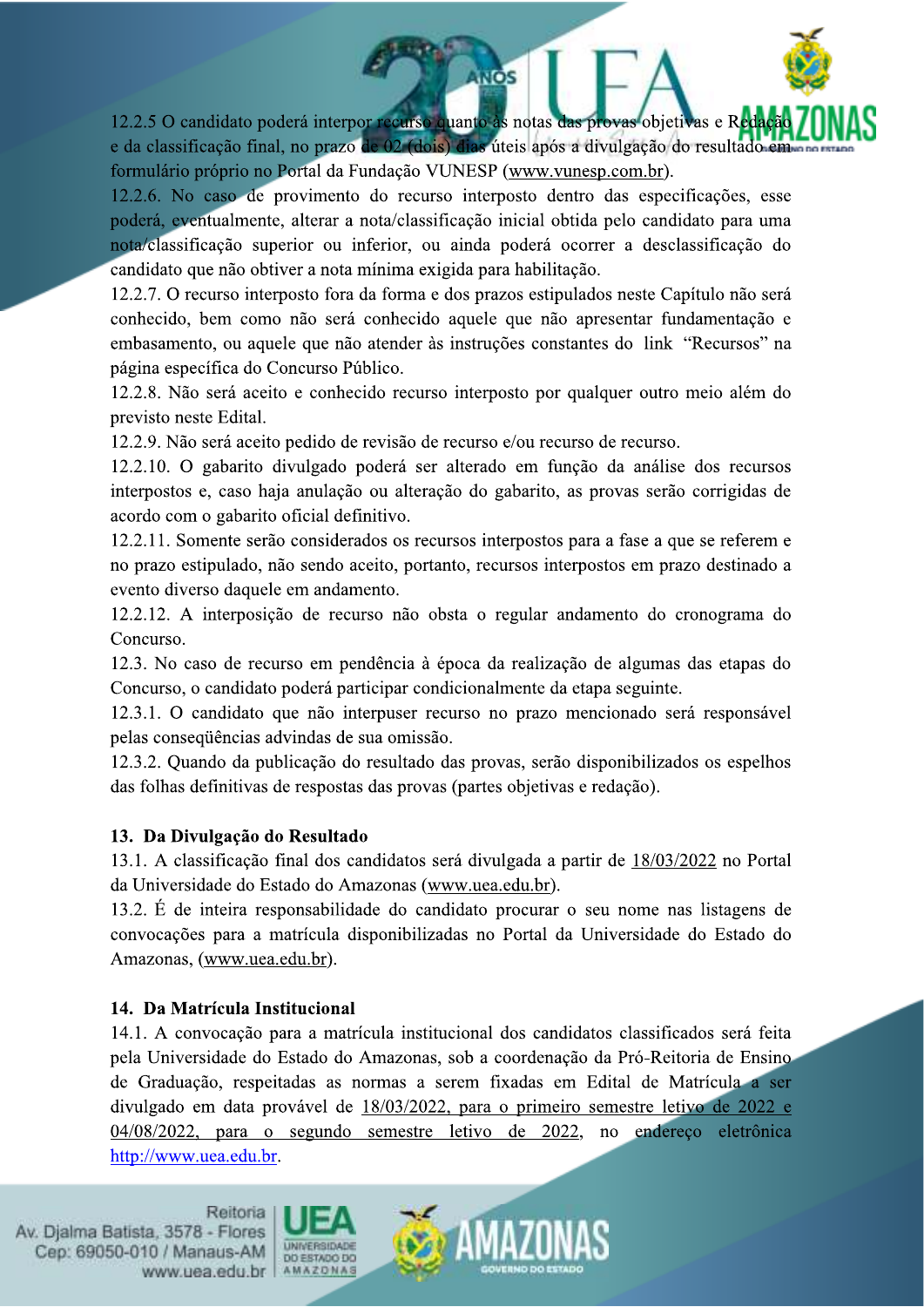14.1.1. A matrícula institucional será realizada em duas etapas, sendo a destinada exclusivamente aos classificados para os cursos com início no primeiro semestr letivo, e a segunda exclusivamente aos classificados para os cursos com início no segundo semestre letivo.

**NOS** 

14.2. É de inteira responsabilidade do candidato o acompanhamento no endereço eletrônico http://www.uea.edu.br de todos os atos, procedimentos, locais e prazos estabelecidos para efetivação da matrícula institucional e das possíveis novas convocações para matrícula.

14.3. O candidato convocado que, por qualquer motivo, não cumprir o prazo para realização de matrícula institucional ou que, no referido prazo, local, data e horário não apresentar os documentos exigidos, ou não atender a quaisquer das exigências contidas neste Edital, perderá sem exceção o direito de ingresso e a vaga em favor do subsequente classificado na lista de aprovados, não podendo, por isso, pleitear posteriormente a sua matrícula.

14.4. O candidato que não houver concluído até o período de matrícula o ensino médio ou equivalente não poderá obter deferimento de matrícula institucional.

14.5. A não comprovação, no ato da matrícula, de escolaridade, na forma estabelecida na sua opção de grupo e curso, torna nula, de pleno direito, a classificação do candidato.

14.6. Em nenhuma hipótese haverá matrícula institucional, em caráter condicional.

14.7. Em sendo o candidato PcD a Comissão de matrícula solicitará a avaliação conforme item 4 e Anexo VI deste Edital.

14.8. O candidato menor de 18 (dezoito) anos deverá realizar sua matrícula assistido por seu responsável legal devidamente identificado.

14.9. A documentação exigida para a matrícula dos classificados no Concurso Vestibular será:

a) Certificado de conclusão do Ensino Médio (original e cópia ou cópia autenticada);

b) Histórico escolar do Ensino Médio (original e cópia ou cópia autenticada);

c) Histórico escolar da Educação Básica que comprove atendimento aos requisitos exigidos para os candidatos que fizeram opção pelos grupos 2, 4 e 6 (original e cópia ou cópia autenticada);

OBS.: A Educação Básica compreende a educação infantil, o ensino fundamental e o ensino médio.

d) Declaração de que não possui vínculo, na condição de estudante, em instituição pública de Ensino Superior, referente ao Art. 2º da Lei Nº 12.089/2009 (formulário próprio da UEA):

e) Declaração de que não possui curso superior completo para os candidatos que fizeram opção pelos grupos 1, 2, 4, 5, 6, 8 e 9 (formulário próprio da UEA);

f) Termo de compromisso referente ao § 5º do Art. 2º da Lei Estadual Nº 3.972/2013, para os candidatos classificados para as vagas dos cursos de Enfermagem, Medicina e Odontologia, reservadas ao interior do Estado (formulário próprio da UEA);

g) Registro administrativo de nascimento de índio – RANI ou documento expedido pela FUNAI que declare essa condição ou Termo de Autodeclaração e Pertencimento Étnico para os candidatos que pertencerem a uma das etnias indígenas do Estado do Amazonas que fizeram opção pelo grupo 8 (original e cópia ou cópia autenticada);



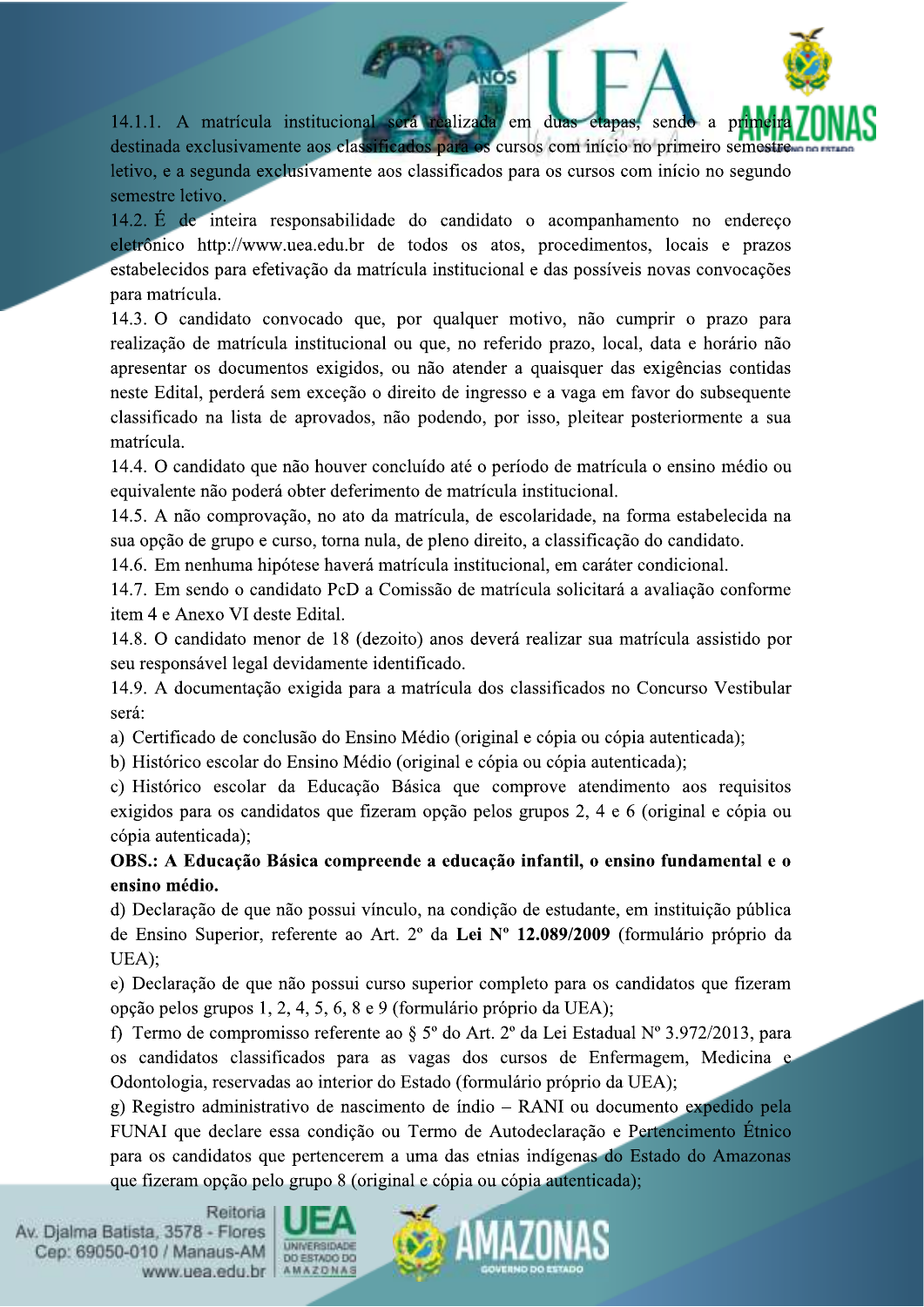h) Declaração de aptidão emitida pela Banca de Verificação/Validação para os cand que concorreram a uma das vagas destinadas a PcD que fizeram opção pelo grupo 9;

**INOS** 

i) Certidão de nascimento ou, se casado, Certidão de Casamento (cópia);

j) Carteira de Identidade (cópia);

k) CPF - Cadastro de Pessoas Físicas (cópia);

1) Título de eleitor e Certidão de Quitação Eleitoral exigido somente para os maiores de 18 anos (cópias):

m) Certificado de Reservista ou documento de regularidade militar para candidatos do sexo masculino maiores de 18 anos(cópia);

n) Duas fotos 3x4 recente;

14.10. O candidato poderá suprir a ausência de documentação no prazo do recurso, o qual será submetido à análise pela Comissão de Matrícula.

14.11. Constatada, a qualquer tempo, a falsidade de informações, de declarações ou de documentos relativos às situações de que trata este Edital, o candidato será eliminado do concurso, ou terá cassada, a qualquer tempo, sua matrícula na Universidade do Estado do Amazonas.

### 15. Das Disposições Finais

15.1. Durante a realização das provas é expressamente proibido usar ou portar telefone celular, *pagers* ou similares e/ou relógios, mesmo que desligados. Caso o candidato esteja portando qualquer equipamento proibido, deverá, imediatamente após sua entrada na sala, acondicioná-lo em embalagem plástica com lacre disponibilizada pela Fundação VUNESP, colocando-o sob sua carteira. A Universidade do Estado do Amazonas e a Fundação VUNESP não se responsabilizam por eventual perda ou extravio desses equipamentos.

15.2. A Universidade do Estado do Amazonas divulgará sempre, que necessário, Erratas, Editais de Convocação, Normas Complementares e Avisos Oficiais sobre o Processo, com divulgação no Portal da UEA (www.uea.edu.br).

15.3. As disposições e instruções contidas no Cartão de Convocação (local de prova) do candidato e nos CADERNOS DE PROVA constituem normas que passam a integrar o presente Edital.

15.4. Durante a realização do concurso terá as provas anuladas e será automaticamente eliminado do Concurso Vestibular, o candidato que:

a) For surpreendido dando ou recebendo auxílio para a execução das provas:

b) Utilizar livros, dicionário, notas ou impressos que não foram expressamente permitidos ou, ainda, que comunicar-se com outro candidato;

c) For surpreendido portando aparelhos eletrônicos que permitam comunicação, tais como telefone celular, notebook, tablet, reprodutor de áudio, receptor, gravador, calculadora, máquina fotográfica, filmadora, controle de alarme de carro, etc., bem como relógio de qualquer espécie, óculos escuros ou quaisquer acessórios como: chapéu, boné, gorro etc. equipamento eletrônico tipo vestível (como por exemplo: *smartwatch*, óculos eletrônicos, ponto eletrônico, etc.) protetor auricular, fone de ouvido ou quaisquer outros materiais estranhos à realização das provas;

d) Faltar com o devido respeito para com qualquer membro da equipe de aplicação das provas, com as autoridades presentes ou com os demais candidatos: